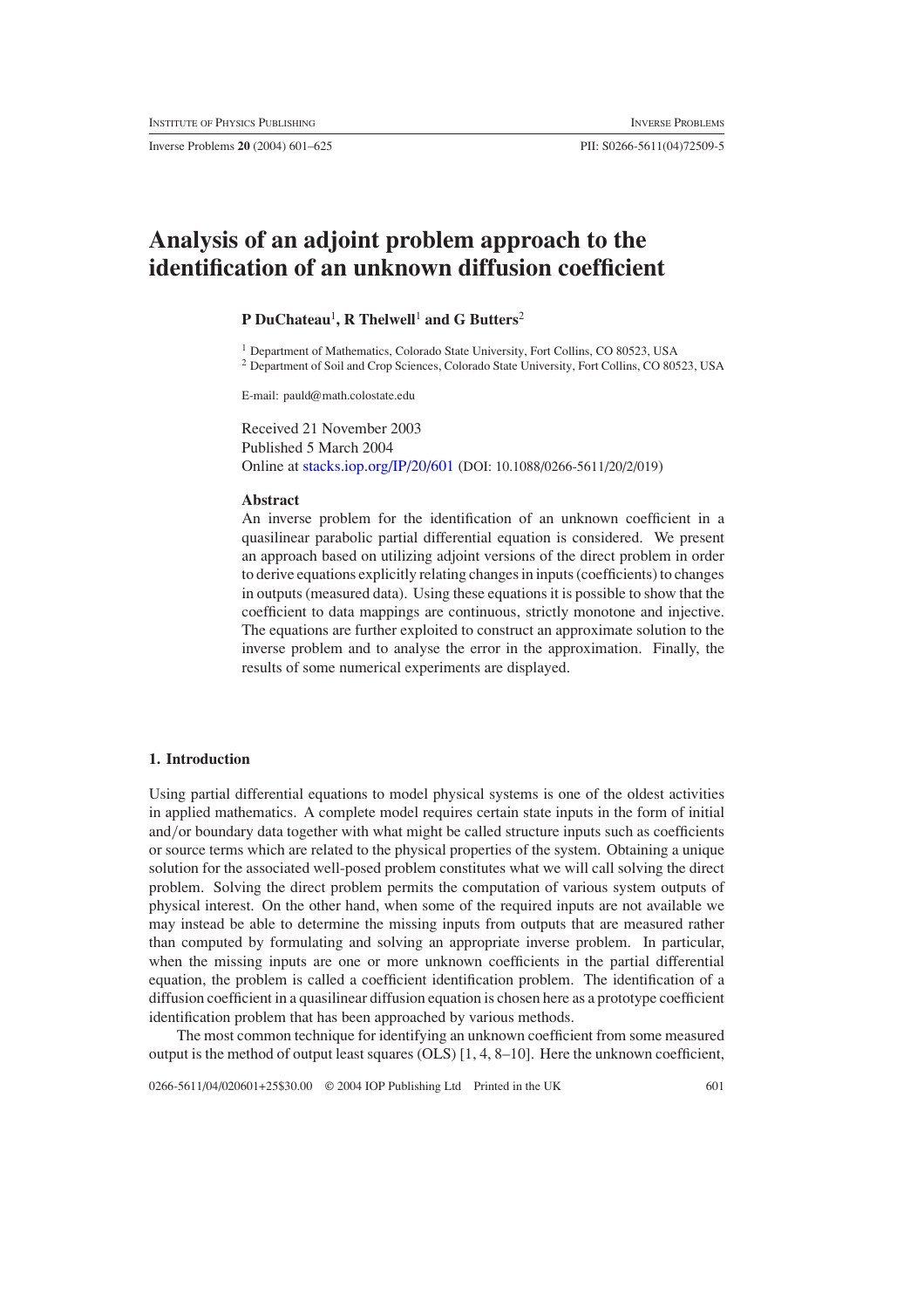*C*, is chosen from an appropriate space *K* and the output,  $\Phi[C]$ , is computed by solving the direct problem. One defines an error functional,  $J[C] = ||\Phi[C] - f||_F^2$ , comparing the computed output to the measured value,  $f$ , in the norm of the output space,  $F$ , and seeks to minimize *J* over *K*. OLS methods are very general and can be efficiently programmed for computer implementation. Typically there are problems with lack of uniqueness, convergence to false minima and instability under parameter mesh refinement, although a skilful user may be able to incorporate *a priori* information about the solution into the parametric description of the unknown coefficient in order to lessen some of these difficulties [1*,* 9]. Since the connection between the inputs and outputs is expressed only indirectly through the solver, general information about an input-to-output mapping is not readily available by OLS methods.

An alternative to coefficient identification by output least squares is the so-called equation error method [3, 6, 7, 11, 12]. Here the measured overspecification is used as input to the differential equation in the direct problem which is then viewed as an equation for the unknown coefficient. This equation expresses a direct relationship between the unknown coefficient values and the measured data values. Since the relationship is frequently quite complicated, it is not easy to discern from it properties of an input-to-output mapping. Equation error methods are quite problem dependent and produce varying degrees of success.

The method described in this paper is based on an integral equation relating changes in the unknown coefficient to corresponding changes in the measured output. The integral equation is derived by exploiting a problem which is adjoint to the direct problem, an idea close to the techniques often used to estimate sensitivity in the OLS approach [8*,* 9]. However, this integral equation provides information about the input*/*output mapping itself rather than the error functional. It is then possible to prove that the input-to-output map is continuous, monotone and injective. Moreover, it is shown that when the input*/*output map is restricted to a (finite-dimensional) space of polygonal coefficients, it is explicitly invertible. This observation provides the basis for a method for numerically approximating the unknown coefficient. It is shown that a unique polygonal approximation to the unknown coefficient is obtained by solving a triangular system of linear algebraic equations. Error estimates show that the accuracy of the approximation is limited by the precision of the data measurements so that there is an optimal attainable accuracy but exact determination of the coefficient is never possible.

The results of a few numerical experiments are provided here to illustrate the working of the method. A more extensive presentation of numerical experiments will be included in a later publication.

#### **2. Analysis of the direct and inverse problems**

<span id="page-1-1"></span>Consider the following IBVP for a quasilinear conduction*/*diffusion equation on the domain  $Q_T = \{0 < x < 1, 0 < t < T\},\$ 

$$
\partial_t u(x, t) = \partial_x (D(u)\partial_x u(x, t)) = \partial_{xx} B(u(x, t)) \quad \text{on} \quad Q_T,
$$
  
\n
$$
u(x, 0) = f(0) \quad 0 < x < 1,
$$
  
\n
$$
u(0, t) = f(t) \quad \partial_x u(1, t) = 0 \quad 0 < t < T.
$$
\n(2.1)

Here

$$
B(u) = \int_{f(0)}^{u} D(s) \, \mathrm{d}s,
$$

<span id="page-1-0"></span>and we suppose

$$
f \in C^1[0, T]
$$
 and  $f'(t) > 0$  for  $t > 0$ . (2.2)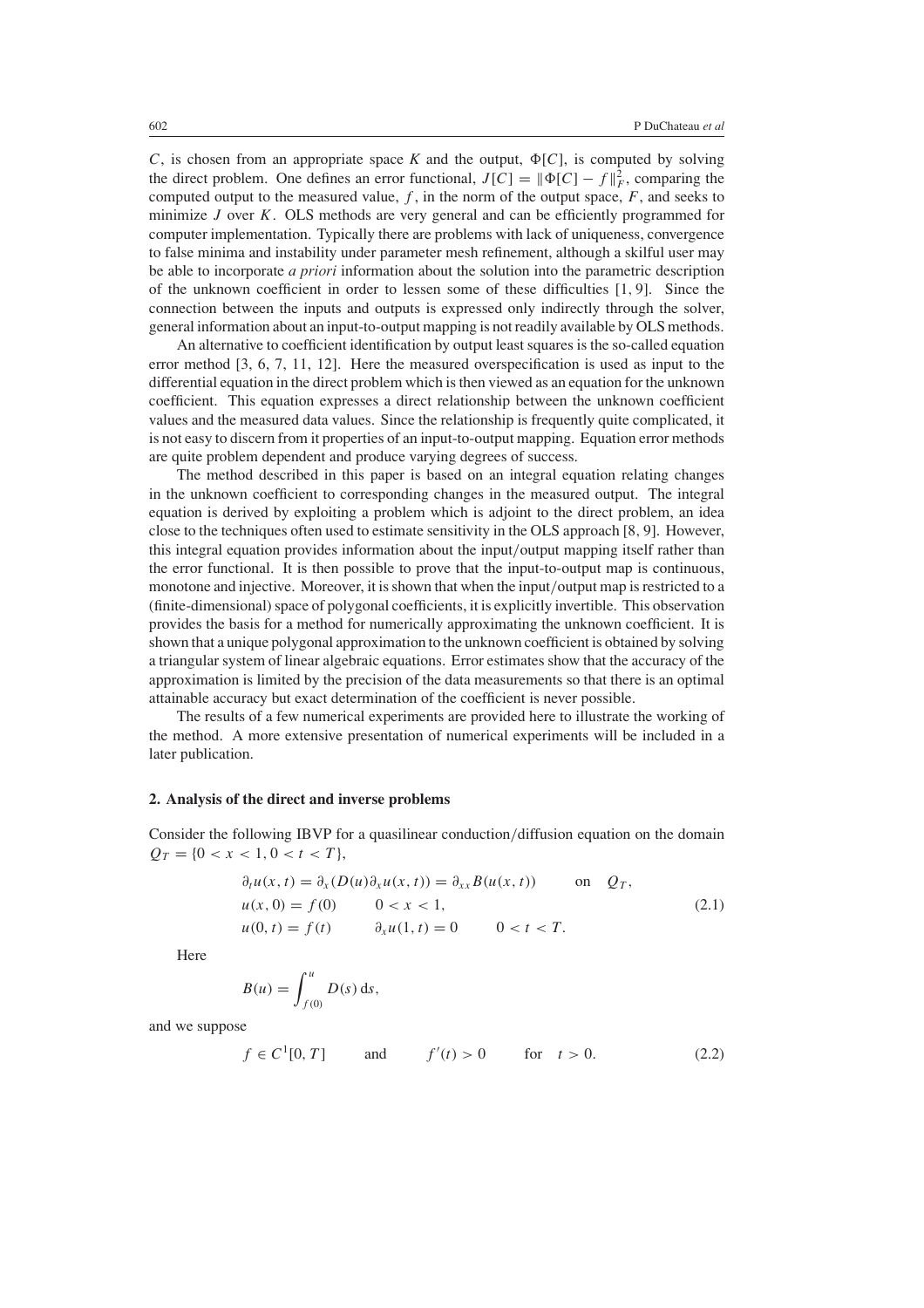<span id="page-2-0"></span>For *f* satisfying [\(2.2\)](#page-1-0), we let  $J = [f(0), f(T)]$ , and then suppose that for positive constants,  $D_* \leqslant D^*$  and *K*,

$$
D_* \le D(u) \le D^* \qquad \text{for} \quad u \in J, \quad \text{(i)}
$$
  

$$
|D(\mu_2) - D(\mu_1)| \le K|\mu_2 - \mu_1| \qquad \forall \mu_1, \mu_2 \in J. \quad \text{(ii)}
$$
 (2.3)

Note that any polygonal function (i.e., a continuous and piecewise linear function) satisfies [\(2.3i](#page-2-0)) and that any function satisfying both conditions of [\(2.3\)](#page-2-0) is bounded away from zero and has at most finitely many zeros on *J*.

Given *f* satisfying [\(2.2\)](#page-1-0) and  $D(u)$  satisfying [\(2.3\)](#page-2-0), the so-called direct problem [\(2.1\)](#page-1-1) has a unique weak solution  $u = u(x, t)$  satisfying

$$
u \in L^{2}[0, T : H^{1}(0, 1) \cap C[0, T : L^{2}(0, 1)],
$$
  

$$
\partial_{t}u \in L^{2}[0, T : H^{-1}(0, 1)].
$$

Here, we consider the inverse problem in which the coefficient  $D = D(u)$  is to be identified from the measured output data. There are a variety of output measurements that are experimentally feasible in any given physical setting; we are going to base our identification on one or the other of the following observations at the boundary:

$$
g(t) = -D(u(0, t))\partial_x u(0, t)
$$
 or  $h(t) = u(1, t)$  0 < t < T.

If we denote the class of uniformly positive, Lipschitz coefficients *D* satisfying [\(2.3\)](#page-2-0) by  $W(J)$ , then for a fixed f satisfying [\(2.2\)](#page-1-0), we can define mappings

$$
\Phi \text{ and } \Psi \colon W(J) \longrightarrow L^2[0, T],
$$
  
\n
$$
\Phi[f, D] = g,
$$
  
\n
$$
\Psi[f, D] = h,
$$

which assign to a coefficient *D* from  $W(J)$ , the flux data, *g*, or the function value data, *h*, obtained by solving the direct problem [\(2.1\)](#page-1-1) with inputs *f* and *D*. Then solving the inverse problem will amount to inverting these mappings.

We begin with a result about the IBVP  $(2.1)$ .

**Lemma 2.1.** *Suppose f and D satisfy* [\(2.2\)](#page-1-0) *and* [\(2.3\)](#page-2-0) *and let*  $u = u(x, t)$  *denote the corresponding solution of [\(2.1\)](#page-1-1). Then*

*(a)* for each *t* ∈ (0*, T*),  $f(0) \le u(x, t) \le f(t), 0 \le x \le 1$ , *(b)*  $\partial_x u(x, t) < 0$  *a.e. on*  $Q_T$ .

**Proof.** It follows from  $(2.1)$  that,

$$
\partial_t[f(t) - u(x, t)] - \partial_{xx}[B(f(t)) - B(u(x, t))] = f'(t) \quad \text{on} \quad Q_T,
$$
  
\n
$$
f(0) - u(x, 0) = 0 \quad 0 < x < 1,
$$
  
\n
$$
f(t) - u(0, t) = 0 \quad 0 < t < T,
$$
  
\n
$$
\partial_x[f(t) - u(1, t)] = 0 \quad 0 < t < T.
$$

Then we multiply the equation by an arbitrary test function,  $\psi(x, t)$ , and integrate by parts,

$$
-\int\int_{Q_T} [(f - u)\partial_t \psi + (B(f) - B(u))\partial_{xx}\psi] dx dt + \int_0^1 (f - u)\psi|_{t=0}^{t=T} dx
$$
  

$$
-\int_0^T [\psi \partial_x (B(f) - B(u)) - (B(f) - B(u))\partial_x \psi]_{x=0}^{x=1} dt
$$
  

$$
= \int\int_{Q_T} f'(t)\psi dx dt.
$$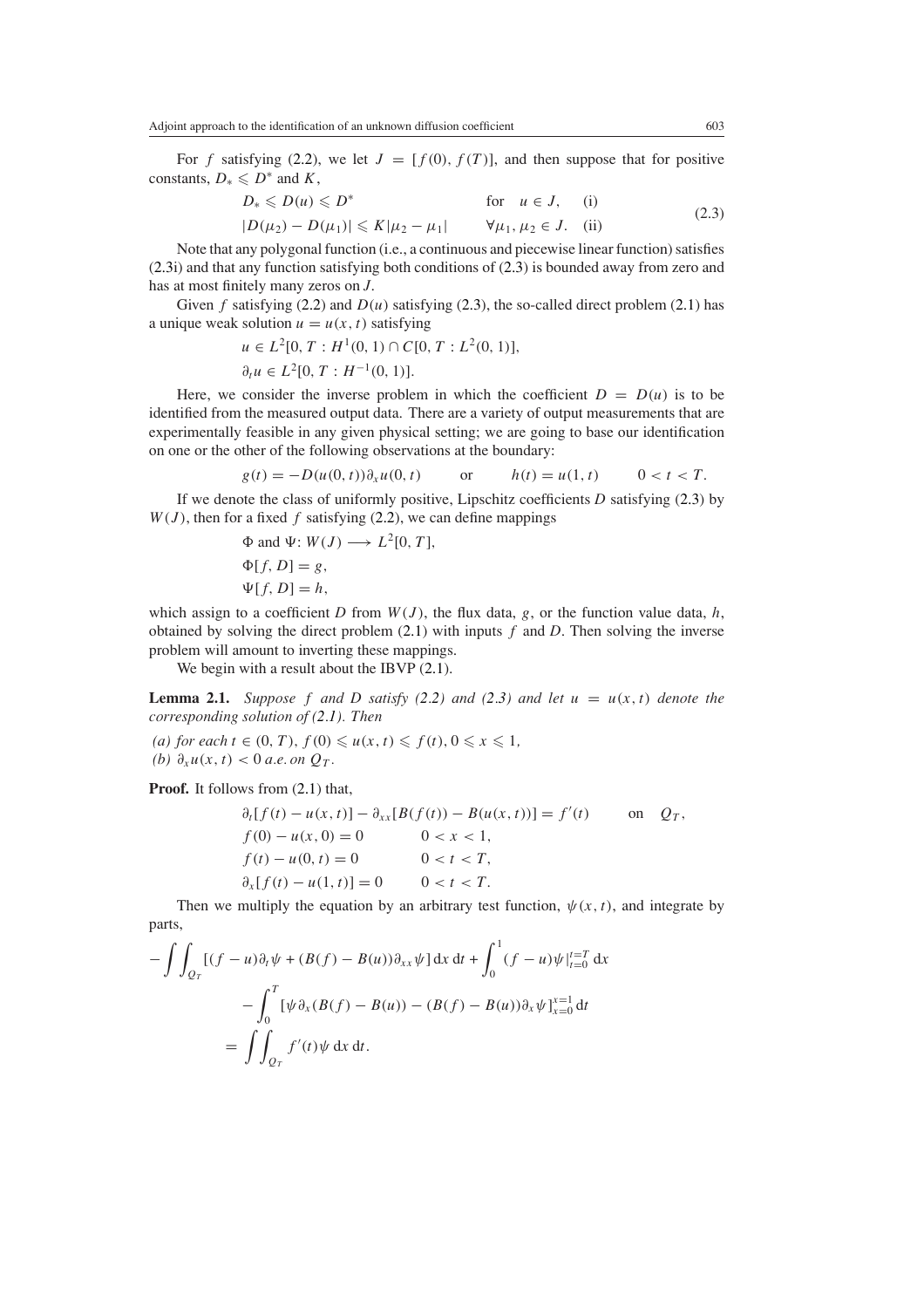Note that

$$
B(f(t)) - B(u(x, t)) = k(x, t)(f - u),
$$

where we define  $k(x, t) = D(\mu(x, t))$  for  $\mu(x, t)$  between  $f(t)$  and  $u(x, t)$ . Next we require  $\psi(x, t)$  to solve the adjoint problem,

$$
\partial_t \psi(x, t) + k(x, t) \partial_{xx} \psi(x, t) = F(x, t) \quad \text{in} \quad Q_T,
$$
  

$$
\psi(x, T) = 0 \quad 0 < x < 1,
$$
  

$$
\psi(0, t) = 0 \quad \partial_x \psi(1, t) = 0 \quad 0 < t < T,
$$

<span id="page-3-0"></span>for a smooth function,  $F(x, t)$ . Then the integral expression above reduces to

$$
-\int\int_{Q_T} (f - u) F(x, t) \, dx \, dt = \int\int_{Q_T} f'(t) \psi(x, t) \, dx \, dt. \tag{2.4}
$$

The smoothness of  $k(x, t)$  and  $F(x, t)$  implies that the strong maximum principle can be applied to the adjoint problem to conclude that if the function  $F(x, t)$  is positive in  $Q_T$ , then  $\psi(x, t) < 0$  in  $Q_T$ . Since f satisfies [\(2.2\)](#page-1-0), it follows that for every function  $F(x, t)$ , which is positive in  $Q_T$ , the right side of [\(2.4\)](#page-3-0) is negative, which is to say, for every  $F(x, t)$ , smooth and positive in  $O_T$ ,

$$
\int\int_{Q_T} (f-u) F(x,t) \, \mathrm{d}x \, \mathrm{d}t > 0.
$$

But this is just the assertion that  $f(t) - u(x, t)$  is positive in the sense of distributions on  $Q_T$ . Given the smoothness of the solution  $u(x, t)$  this means  $f(t) > u(x, t)$  almost everywhere on  $Q_T$ . Applying the same reasoning to  $u(x, t) - f(0)$ , we arrive at the expression

$$
-\int\int_{Q_T} (u(x,t)-f(0))F(x,t) dx dt = \int_0^T B(f(t))\partial_x \psi(0,t) dt.
$$

where we again use that  $\psi(x, t) < 0$  in  $Q_T$  if the function  $F(x, t)$  is positive in  $Q_T$ . Now this fact, together with the adjoint boundary conditions, implies that  $\partial_x \psi(0, t) < 0$ , for  $0 < t < T$ . Then the conclusion follows as before. This completes the proof of *(a)*.

To prove *(b)*, multiply both sides of [\(2.1\)](#page-1-1) by  $\partial_x \phi(x, t)$  for an arbitrary test function  $\phi(x, t)$ and use integration by parts to arrive at

$$
0 = \int\int_{Q_T} \partial_x u [\partial_t \phi + D(u) \partial_{xx} \phi] dx dt + \int_0^T \phi \partial_t u|_{x=0}^{x=1} dt - \int_0^1 \phi \partial_x u|_{t=0}^{t=T} dx - \int_0^T \partial_x \phi \partial_x B(u)|_{x=0}^{x=1} dt.
$$

Now require that  $\phi(x, t)$  satisfies the adjoint problem

$$
\partial_t \phi(x, t) + D(u(x, t)) \partial_{xx} \phi(x, t) = F(x, t) \quad \text{in} \quad Q_T,
$$

$$
\phi(x,T) = 0 \qquad \qquad 0 < x < 1,
$$

$$
\partial_x \phi(0, t) = 0
$$
  $\phi(1, t) = 0$   $0 < t < T$ .

Then the preceding integral expression reduces to

$$
\int\int_{Q_T} \partial_x u(x,t) F(x,t) \, \mathrm{d}x \, \mathrm{d}t = \int_0^T \phi(0,t) f'(t) \, \mathrm{d}t.
$$

The maximum principle can be applied to the adjoint problem to conclude that  $\phi(x, t) < 0$ in  $Q_T$  if the continuous function  $F(x, t)$  is positive in  $Q_T$ . In particular,  $\phi(0, t) < 0$  for  $0 < t < T$  and since f satisfies [\(2.2\)](#page-1-0), it follows that for every function  $F(x, t)$  which is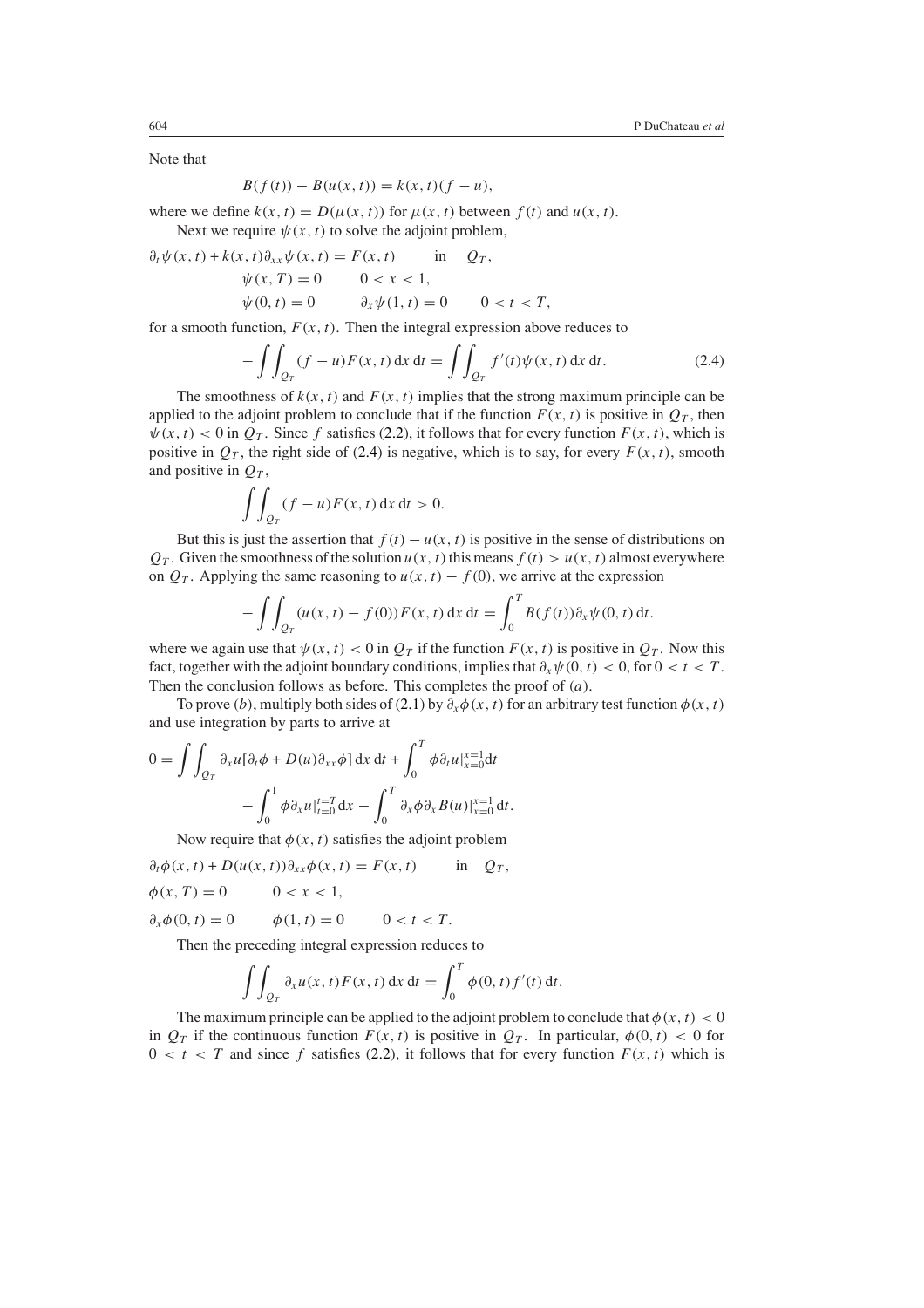positive in  $Q_T$  the right side of the expression is negative. Then it follows as in the proof of part (a) that  $\partial_x u(x, t) < 0$  almost everywhere in  $Q_T$ .  $\Box$ 

The results of this lemma are crucial to the proof of

**Lemma 2.2.** *Suppose f satisfies* [\(2.2\)](#page-1-0) *and*  $D_1$ ,  $D_2$  *both satisfy* [\(2.3\)](#page-2-0)*. Then if*  $D_1(u) > D_2(u)$ *for*  $u \in J = [f(0), f(T)]$  *it follows that* 

(a) 
$$
\Phi[f, D_1](t) > \Phi[f, D_2](t)
$$
 0 < t < T,  
(b)  $\Psi[f, D_1](t) < \Psi[f, D_2](t)$  0 < t < T.

**Proof.** For  $w \in J$ , let  $B'_{j}(w) = D_{j}(w)$ ,  $j = 1, 2$ , and let  $u_1, u_2$  denote the solutions for the direct problem with coefficients *D*1*, D*2, respectively. Then

$$
\partial_t(u_1-u_2)-\partial_{xx}(B_1(u_1)-B_1(u_2))=\partial_{xx}(B_1(u_2)-B_2(u_2)),
$$

and, for an arbitrary test function  $\phi = \phi(x, t)$ , and arbitrary  $\tau$ ,  $0 < \tau \leq T$ ,

$$
\int_0^{\tau} \int_0^1 \left[ \partial_t (u_1 - u_2) - \partial_{xx} (B_1(u_1) - B_1(u_2)) \right] \phi \, dx \, dt
$$

$$
= \int_0^{\tau} \int_0^1 \phi \partial_{xx} (B_1(u_2) - B_2(u_2)) \, dx \, dt.
$$

Apply integration by parts on the left side of this equation,

$$
\int_0^{\tau} \int_0^1 \left[ \partial_t (u_1 - u_2) - \partial_{xx} (B_1(u_1) - B_1(u_2)) \right] \phi \, dx \, dt
$$
\n
$$
= - \int_0^{\tau} \int_0^1 (u_1 - u_2) \{ \partial_t \phi + D_1(\mu(x, t)) \partial_{xx} \phi \} \, dx \, dt + \int_0^1 (u_1 - u_2) \phi \Big|_{t=0}^{t=\tau} dx
$$
\n
$$
- \int_0^{\tau} \left[ \phi \partial_x (B_1(u_1) - B_1(u_2)) - \partial_x \phi (B_1(u_1) - B_1(u_2)) \right]_{x=0}^{x=1} dt,
$$

and on the right side as well,

$$
\int_0^{\tau} \int_0^1 \phi \{ \partial_{xx} (B_1(u_2) - B_2(u_2)) \} dx dt = \int_0^{\tau} [\phi \partial_x (B_1(u_2) - B_2(u_2))]_{x=0}^{x=1} dt
$$

$$
- \int_0^{\tau} \int_0^1 (D_1(u_2) - D_2(u_2)) \partial_x \phi \partial_x u_2 dx dt,
$$

where for all  $(x, t) \in Q_{\tau}$ ,  $\mu(x, t)$  lies between  $u_1(x, t)$  and  $u_2(x, t)$  such that for  $(x, t) \in Q_{\tau}$ 

$$
B_1(u_1(x,t)) - B_1(u_2(x,t)) = D_1(\mu(x,t)) [u_1(x,t) - u_2(x,t)].
$$

Then we obtain the following integral expression

$$
-\int_0^{\tau} \int_0^1 (u_1 - u_2) \{ \partial_t \phi + D_1(\mu(x, t)) \partial_{xx} \phi \} dx dt + \int_0^1 (u_1 - u_2) \phi \Big|_{t=0}^{t=\tau} dx
$$
  

$$
-\int_0^{\tau} [\phi \partial_x (B_1(u_1) - B_2(u_2)) - \partial_x \phi (B_1(u_1) - B_1(u_2))]_{x=0}^{x=1} dt
$$
  

$$
= -\int_0^{\tau} \int_0^1 (D_1(u_2) - D_2(u_2)) \partial_x \phi \partial_x u_2 dx dt.
$$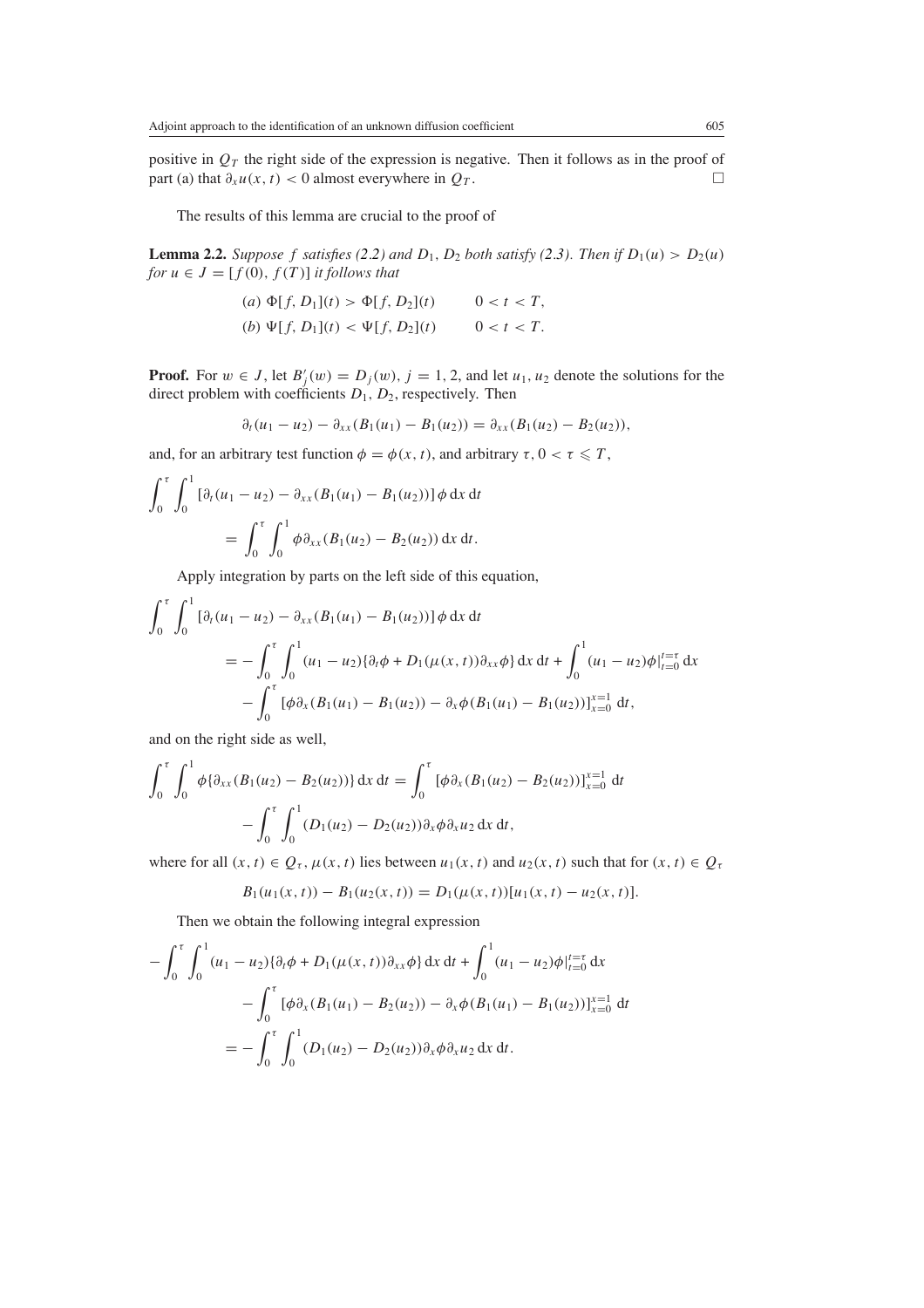The boundary and initial conditions of the direct problem cause this expression to reduce to

<span id="page-5-0"></span>
$$
-\int_0^{\tau} \int_0^1 (u_1 - u_2) \left\{ \partial_t \phi + D_1(\mu(x, t)) \partial_{xx} \phi \right\} dx dt + \int_0^1 (u_1 - u_2)(x, \tau) \phi(x, \tau) dx + \int_0^{\tau} \phi(0, t) \partial_x (B_1(u_1) - B_2(u_2)) dt - \int_0^{\tau} \partial_x \phi(1, t) [B_1(u_1) - B_1(u_2)] dt = -\int_0^{\tau} \int_0^1 (D_1(u_2) - D_2(u_2)) \partial_x \phi \partial_x u_2 dx dt.
$$
 (2.5)

<span id="page-5-1"></span>Now require the arbitrary function  $\phi(x, t)$  to solve the so-called *g*-adjoint problem,

$$
\partial_t \phi + D_1(\mu(x, t)) \partial_{xx} \phi = 0 \quad \text{in} \quad Q_\tau,
$$
  
\n
$$
\phi(x, \tau) = 0 \quad 0 < x < 1,
$$
  
\n
$$
\phi(0, t) = \theta(t) \quad 0 < t < \tau,
$$
  
\n
$$
\partial_x \phi(1, t) = 0 \quad 0 < t < \tau,
$$
  
\n(2.6)

<span id="page-5-2"></span>where  $\theta(t) = F(\tau - t)$  and *F* is any function satisfying [\(2.2\)](#page-1-0). Then ([2.5](#page-5-0)) reduces to

$$
\int_0^{\tau} \theta(t) [g_1(t) - g_2(t)] dt = \int_0^{\tau} \int_0^1 (D_1(u_2) - D_2(u_2)) \partial_x \phi \partial_x u_2 dx dt. \quad (2.7)
$$

An argument similar to that used in the proof of the previous lemma, applied to  $(2.6)$ , shows that the assumption on the adjoint input,  $\theta$ , implies  $\partial_x \phi(x, t) < 0$  on  $Q_\tau$ . Since  $\partial_x u_2$  < 0 on  $Q_T$  and  $D_1(u_2) > D_2(u_2)$  it follows that the right side of the last expression is positive. Since ([2.7](#page-5-2)) holds for all  $\theta(t) = F(\tau - t)$ , such that *F* satisfies [\(2.2\)](#page-1-0), it follows that

$$
g_1(t) - g_2(t) > 0
$$
 for  $0 < t < T$ ,

i.e.,

$$
g_1(t) = \Phi[f, D_1](t) > \Phi[f, D_2](t) = g_2(t).
$$

To see that this is true, note first that if  $D_1(u) > D_2(u)$  for  $u \in J$ , then existence of an interval  $(0, t_1)$  with  $g_1(t) < g_2(t)$  for  $0 < t < t_1$  is precluded by [\(2.7\)](#page-5-2) simply by choosing  $\tau = t_1$ . Suppose then that there exists  $t_2 > t_1 > 0$  such that  $g_1(t) \ge g_2(t)$  for  $0 < t \le t_1$  and  $g_1(t) < g_2(t)$  for  $t_1 < t < t_2$ . Then choosing  $\tau = t_2$  in [\(2.7\)](#page-5-2) implies that for any admissible *θ (t)*,

$$
\int_{t_1}^{t_2} \theta(t) [g_1(t) - g_2(t)] dt = \int_{t_1}^{t_2} \int_0^1 (D_1(u_2) - D_2(u_2)) \partial_x \phi \partial_x u_2 dx dt + \int_0^{t_1} \int_0^1 (D_1(u_2) - D_2(u_2)) \partial_x \phi \partial_x u_2 dx dt - \int_0^{t_1} \theta(t) [g_1(t) - g_2(t)] dt.
$$

By applying equality [\(2.7\)](#page-5-2) with  $\tau = t_1$ , the last two terms of the previous equation vanish. By assumption, the right side of the resulting expression is strictly positive, while a suitable choice of  $\theta(t)$  makes the left side non-negative. This contradicts [\(2.7\)](#page-5-2).

<span id="page-5-3"></span>Suppose now that we choose  $\phi$  in [\(2.5\)](#page-5-0) to solve a problem different from [\(2.6\)](#page-5-1). This problem will be called the *h*-adjoint problem,

$$
\partial_t \phi + D_1(\mu(x, t)) \partial_{xx} \phi = 0 \qquad \text{in} \quad Q_\tau,
$$
  
\n
$$
\phi(x, \tau) = 0 \qquad 0 < x < 1,
$$
  
\n
$$
\phi(0, t) = 0 \qquad 0 < t < \tau
$$
  
\n
$$
D(\mu(1, t)) \partial_x \phi(1, t) = \beta(t) \qquad 0 < t < \tau.
$$
\n(2.8)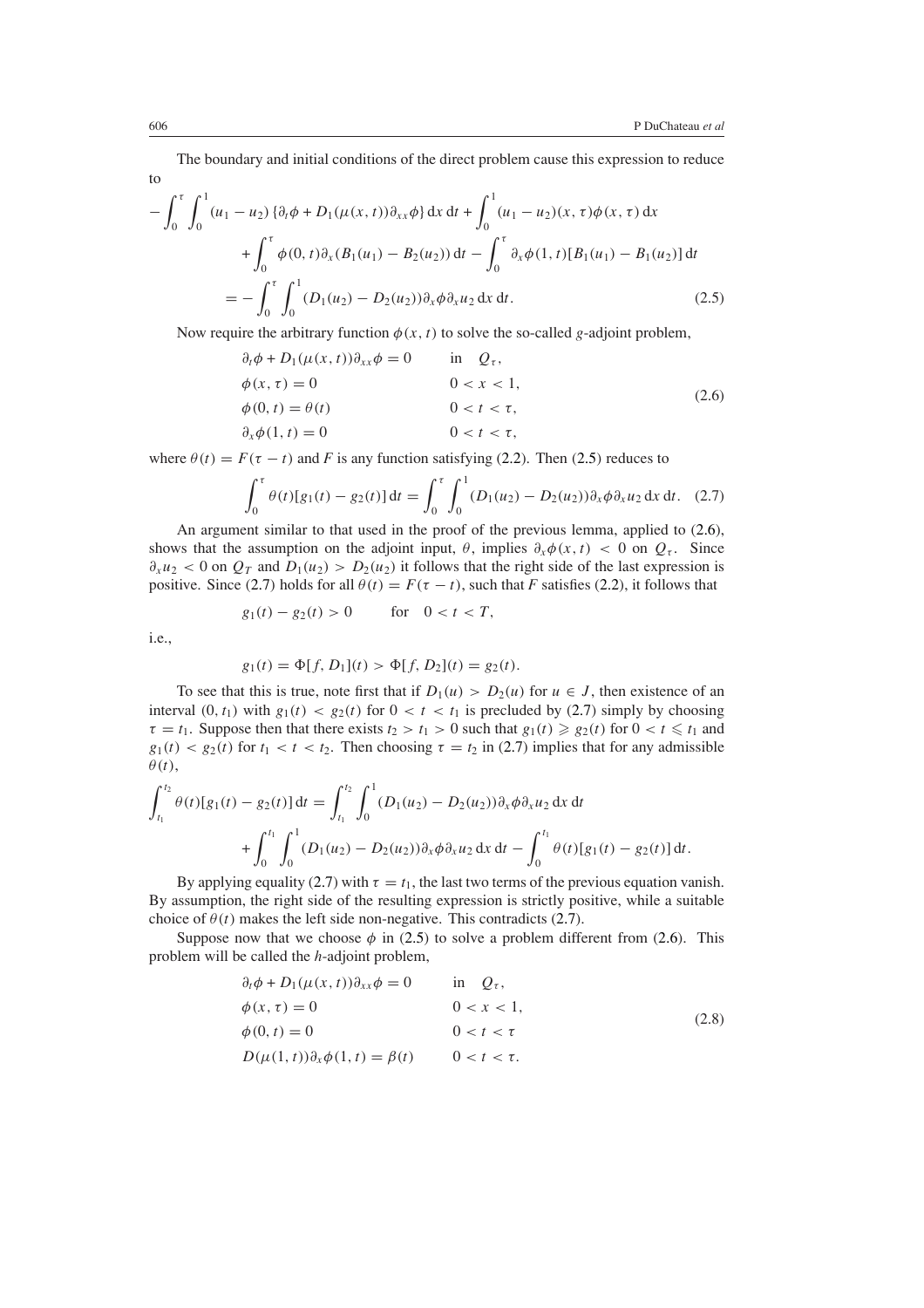Here, choose  $\beta(t) = F(\tau - t)$  where *F* is any function satisfying [\(2.2\)](#page-1-0). Then [\(2.5\)](#page-5-0) reduces to

$$
\int_0^{\tau} D(\mu(1, t)) \partial_x \phi(1, t) (u_1(1, t) - u_2(1, t)) dt = \int_0^{\tau} \int_0^1 (D_1(u_2) - D_2(u_2)) \partial_x \phi \partial_x u_2 dx dt
$$
  
or

<span id="page-6-0"></span>
$$
\int_0^{\tau} \beta(t)[h_1(t) - h_2(t)] dt = \int_0^{\tau} \int_0^1 (D_1(u_2) - D_2(u_2)) \partial_x \phi \partial_x u_2 dx dt.
$$
 (2.9)

In this case, the hypotheses on  $\beta(t)$  imply that  $\partial_x \phi(x, t) > 0$  on  $Q_\tau$  and since  $\partial_x u_2 < 0$ and  $D_1(u_2) > D_2(u_2)$   $\forall u_2 \in J$ , it follows that the right side of [\(2.9\)](#page-6-0) is negative. Since this holds with  $\beta(t) = F(\tau - t)$  for any *F* satisfying [\(2.2\)](#page-1-0), it follows that

$$
\Psi[f, D_1](t) = u_1(1, t) < u_2(1, t) = \Psi[f, D_2](t) \qquad \text{for} \quad 0 < t < \tau.
$$

Finishing the argument as in the previous case, we see that this holds for  $\tau \leq T$ .  $\Box$ 

The conclusions of lemma 2.2 assert that input-to-output mappings  $\Phi$  and  $\Psi$  are monotone mappings. More precisely, the mapping  $\Phi$  is *isotone* while the mapping  $\Psi$  is an *antitone* mapping.

Now suppose  $D_1(u_1)$  and  $D_2(u_1)$  are any two coefficients, both satisfying [\(2.3\)](#page-2-0). Let  $u_1(x, t)$ ,  $u_2(x, t)$  denote the solutions of [\(2.1\)](#page-1-1) when the coefficient is, respectively,  $D_1(u)$  and  $D_2(u)$ , and for  $i = 1, 2$ , let

$$
g_i(t) = \Phi[f, D_i]
$$
 and  
\n $h_i(t) = \Psi[f, D_i]$  0 < t < T.

Now choose the data in the adjoint problems [\(2.6\)](#page-5-1) and [\(2.8\)](#page-5-3) as

$$
\phi(0, t) = \theta(t) = \frac{g_1(t) - g_2(t)}{\|g_1 - g_2\|_{L^2[0, T]}}, \quad \text{in (2.6)}
$$

and

$$
D_1(\mu(1, t))\partial_x \psi(1, t) = \beta(t) = \frac{h_1(t) - h_2(t)}{\|h_1 - h_2\|_{L^2[0, T]}} \quad \text{in (2.8)}.
$$

It follows at once from [\(2.7\)](#page-5-2) that

$$
\|g_1 - g_2\|_{L^2[0,T]} \leq \left| \int_0^T \int_0^1 (D_1(u_2) - D_2(u_2)) \partial_x u_2 \partial_x \phi \, dx \, dt \right|
$$
  
  $\leq C \|D_1 - D_2\|_{\infty},$ 

and from [\(2.9\)](#page-6-0) that

$$
||h_1 - h_2||_{L^2[0,T]} \leq \left| \int_0^T \int_0^1 (D_1(u_2) - D_2(u_2)) \partial_x u_2 \partial_x \psi \, dx \, dt \right|
$$
  
  $\leq C ||D_1 - D_2||_{\infty}.$ 

Evidently, this is just the assertion that  $\Phi$  and  $\Psi$  are continuous as a function of *D* from *W (J )* into *L*2[0*, T* ]; i.e.,

$$
||g_1 - g_2||_{L^2[0,T]} = ||\Phi(f, D_1) - \Phi(f, D_2)||_{L^2[0,T]} \leq C||D_1 - D_2||_{\infty},
$$
  

$$
||h_1 - h_2||_{L^2[0,T]} = ||\Psi(f, D_1) - \Psi(f, D_2)||_{L^2[0,T]} \leq C||D_1 - D_2||_{\infty}.
$$

Having shown that  $\Phi$  and  $\Psi$  are continuous and strictly monotone, one is encouraged to believe that this inverse problem is not so badly ill-posed and that  $\Phi$  and  $\Psi$  might be continuously invertible. Such a strong result seems to be unlikely without a simple ordering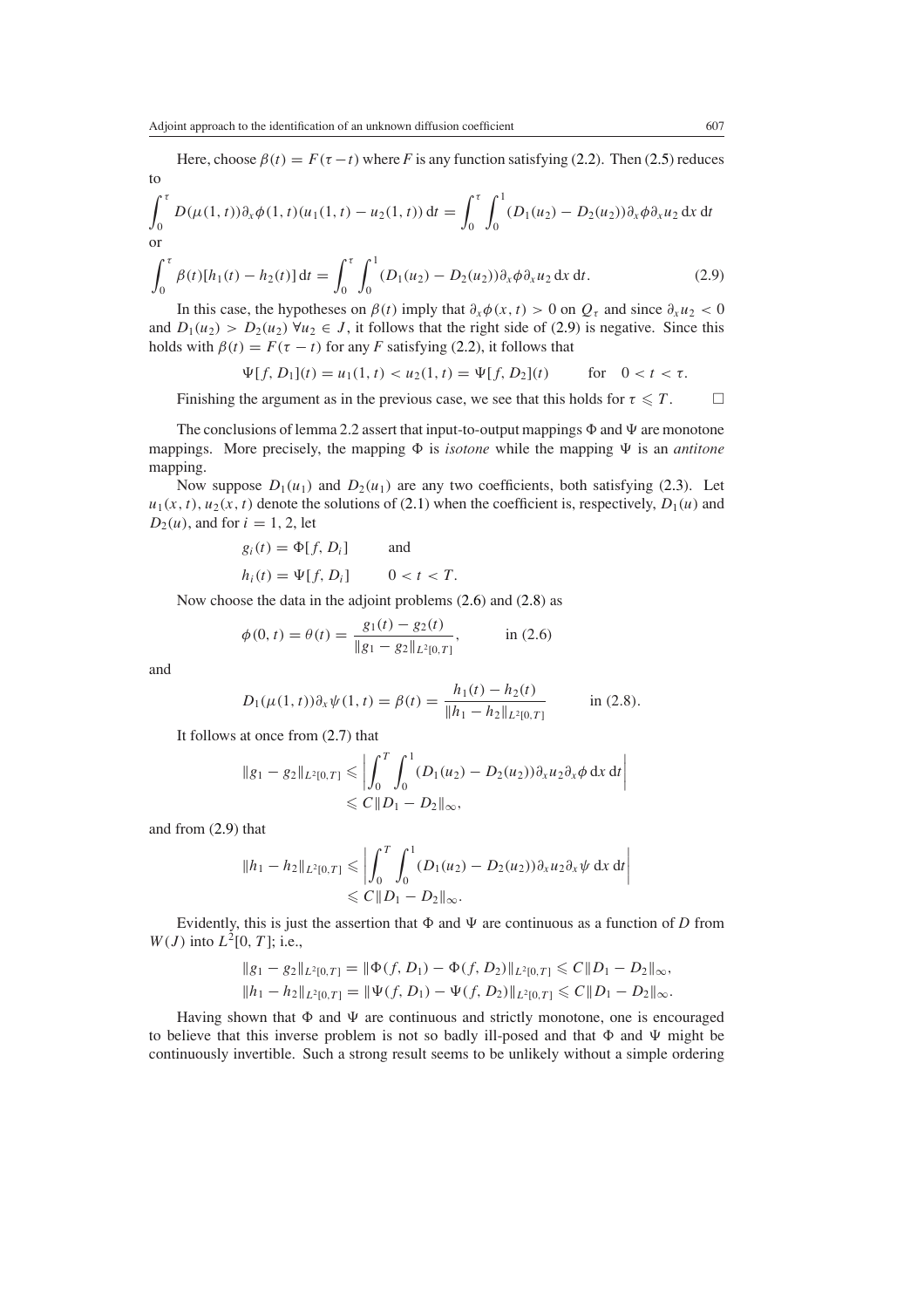on the domain and range of these maps but it is at least true that the input/output maps  $\Phi$  and  $\Psi$  are injective as the following lemma shows.

**Lemma 2.3.** *For a fixed f satisfying [\(2.2\)](#page-1-0) and coefficients*  $D_1$ ,  $D_2 \in W(J)$  *let*  $g_k(t) = \Phi[f, D_k]$ *and*  $h_k(t) = \Psi[f, D_kt]$ *, for*  $k = 1, 2$ *. Then*

| (a) $\Phi[f, D_1] = \Phi[f, D_2], 0 < t < T$ | implies | $D_1(u) = D_2(u)$ for $u \in J$ . |  |
|----------------------------------------------|---------|-----------------------------------|--|
| (b) $\Psi[f, D_1] = \Psi[f, D_2], 0 < t < T$ | implies | $D_1(u) = D_2(u)$ for $u \in J$ . |  |

**Proof.** Suppose first that  $D_1(f(0)) = D_2(f(0))$ . Now, since  $D_1$  and  $D_2$  both satisfy [\(2.3\)](#page-2-0), their difference satisfies  $(2.3)$  and if these functions are not identical on  $J$  then there exists a positive time  $t_1$ ,  $0 < t_1 \leq T$ , where the difference,  $D_1(f(t)) - D_2(f(t))$  is of one sign on [0*, t*<sub>1</sub>]. Then lemma 2.1(a) implies  $D_1(u_2(x, t)) - D_2(u_2(x, t))$  is of one sign on  $(0, 1) \times (0, t_1)$ . Using the identity [\(2.7\)](#page-5-2), we have

$$
\int_0^{t_1} \int_0^1 (D_1(u_2(x,t)) - D_2(u_2(x,t))) \partial_x u_2 \partial_x \phi \, dx \, dt = \int_0^{t_1} (g_1(t) - g_2(t)) \theta(t) \, dt,
$$

where  $\phi$  solves [\(2.6\)](#page-5-1) with  $\tau = t_1$ . Then the hypotheses imply that the right side of this equation vanishes, i.e.,

$$
\int_0^{t_1} \int_0^1 (D_1(u_2) - D_2(u_2)) \partial_x u_2 \partial_x \phi \, dx \, dt = 0,
$$

and this holds independently of the data  $\theta(t)$  chosen as input to the adjoint problem. It is clearly possible to choose  $\theta(t)$  so that  $\partial_x \phi < 0$  on  $(0, 1) \times (0, t_1)$  and in view of lemma (b) it is also the case that  $\partial_x u_2 < 0$  on  $(0, 1) \times (0, t_1)$ . Then the vanishing integral above has an integrand which is of one sign over the domain of integration and vanishes on no positive measure subset of the domain. This contradiction is in opposition to the assumption that *D*<sup>1</sup> and  $D_2$  are not identical.

If we suppose  $D_1(f(0)) \neq D_2(f(0))$  then it follows that either there is a smallest time  $t_1$ ,  $0 < t_1 < T$ , where the difference  $D_1(f(t)) - D_2(f(t))$  is zero, or else  $t_1 = T$  and the difference is of one sign on [0, T]. In either case, it is evident that  $D_1(f(t)) - D_2(f(t))$  is of one sign on  $[0, t_1]$ ,  $0 < t_1 \leq T$ , and the argument can be completed as before. A similar argument, using the identity in [\(2.9\)](#page-6-0), establishes conclusion (b).  $\Box$ 

Formally, we can write

$$
\begin{aligned} (\Phi[f, D_1] - \Phi[f, D_2], \theta)_{L^2} & \stackrel{\text{def}}{=} (\delta \Phi[D_1, D_2] \Delta D, \theta)_{L^2} \\ & = \langle \Delta D, {}^t \delta \Phi[D_1, D_2] \theta \rangle_{W(J) \times W(J)^*}. \end{aligned}
$$

def

In view of  $(2.7)$ ,

$$
\begin{aligned} (\Phi[f, D_1] - \Phi[f, D_2], \theta)_{L^2} &= \int_0^T (g_1(t) - g_2(t))\theta(t) \, \mathrm{d}t \\ &= \int_0^T \int_0^1 (D_1(u_2) - D_2(u_2))\partial_x u_2 \partial_x \phi \, \mathrm{d}x \, \mathrm{d}t, \\ &= \langle \Delta D, \, \, \delta \Phi[D_1, D_2] \theta \rangle_{W(J) \times W(J)^*}. \end{aligned}
$$

Similarly,

$$
(\Psi[f, D_1] - \Psi[f, D_2], \beta)_{L^2} \stackrel{\text{def}}{=} (\delta \Psi[D_1, D_2] \Delta D, \beta)_{L^2}
$$
  
=  $\langle \Delta D, {}^t \delta \Psi[D_1, D_2] \beta \rangle_{W(J) \times W(J)^*},$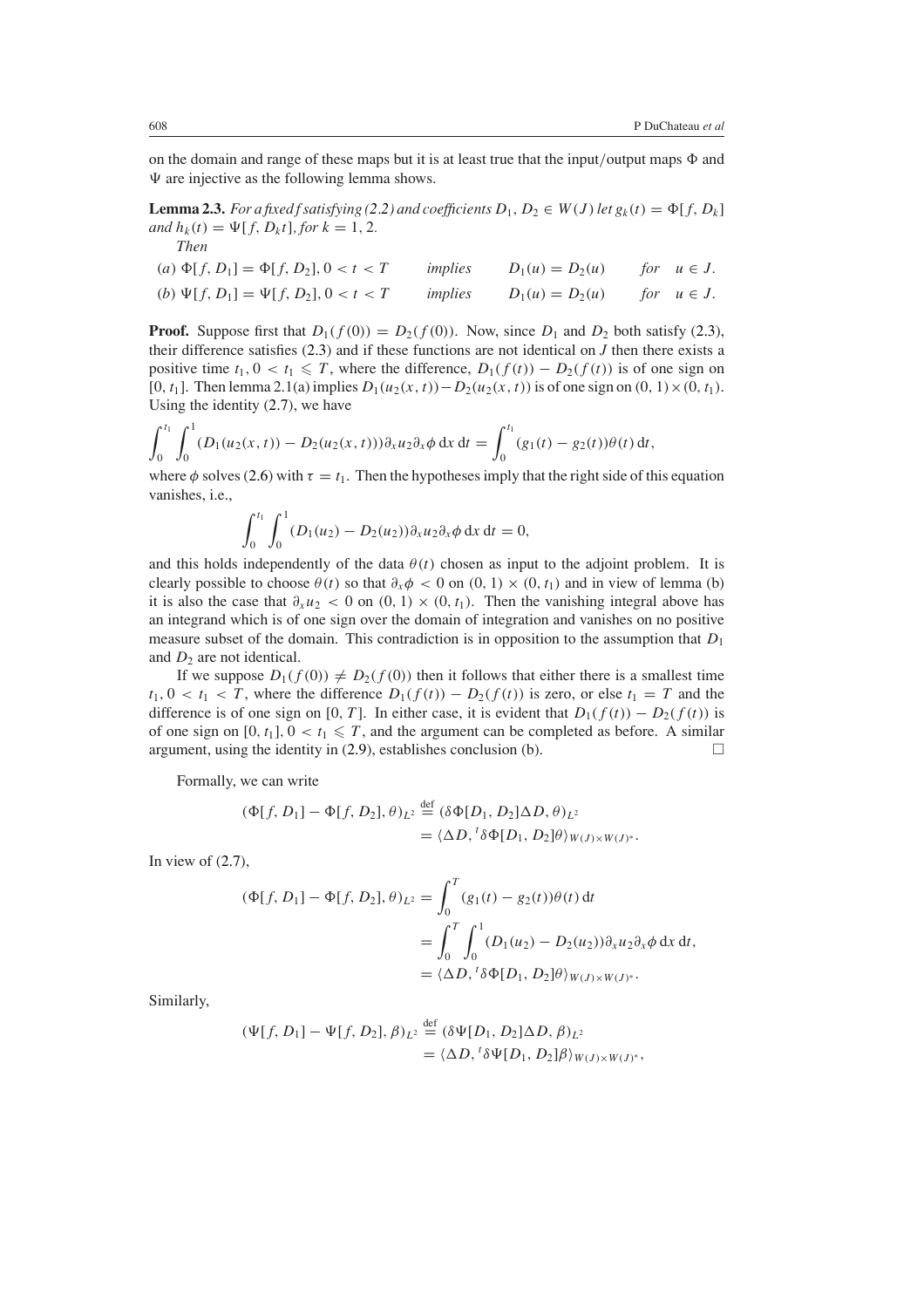and, referring to [\(2.9\)](#page-6-0),

$$
(\Psi[f, D_1] - \Psi[f, D_2], \beta)_{L^2} = \int_0^T (h_1(t) - h_2(t))\beta(t) dt
$$
  
= 
$$
\int_0^T \int_0^1 (D_1(u_2) - D_2(u_2))\partial_x u_2 \partial_x \psi dx dt
$$
  
= 
$$
\langle \Delta D, {}^t \delta \Psi[D_1, D_2] \beta \rangle_{W(J) \times W(J)^*}.
$$

Evidently, [\(2.7\)](#page-5-2), [\(2.9\)](#page-6-0) provide realizations for  ${}^{t}\delta\Phi[D_1, D_2]$  and  ${}^{t}\delta\Psi[D_1, D_2]$ , the Gateaux derivatives with respect to *D* of the mappings  $\Phi$  and  $\Psi$ . It will be shown in the next section that  ${}^{t}\delta\Phi[D_1, D_2]$  and  ${}^{t}\delta\Psi[D_1, D_2]$  are invertible in an approximate sense. More precisely we will devise a restriction of the coefficient to data maps that induces a mapping from  $\mathbb R$  into  $\mathbb R$ . The restriction inherits the strict monotonicity and continuity from the coefficient to data map hence the restriction defines a homeomorphism from its domain onto its range. Inversion of this mapping leads to an approximate inverse for the coefficient to data map.

#### **3. The approximate solution of the inverse problem**

We consider the inverse problem in which the coefficient  $D = D(u)$  is to be identified from data which are assumed to be recorded at fixed nodes  $0 = t_0 < t_1 < \cdots < t_N = T$  in the interval [0*, T* ]:

$$
\operatorname{data}(f, g) \begin{cases} f(t_k) = \mu_k \\ g(t_k) = -D(\mu_k) \partial_x u_1(0, t_k) = \gamma_k \end{cases} \quad k = 0, 1, \dots, N.
$$

We are also interested in the identification of  $D = D(u_1)$  based on the alternative data,

$$
\text{data}(f, h) \begin{cases} f(t_k) = \mu_k \\ h(t_k) = u_1(1, t_k) = \eta_k \end{cases} \quad k = 0, 1, ..., N.
$$

More precisely, we are going use one or the other of these data sets to construct a polygonal (i.e., piecewise linear and continuous) approximation to the unknown coefficient  $D(u)$ . The data set,  $f_k = f(t_k)$ ,  $k = 0, 1, ..., N$ , is assumed to be given at fixed nodes which define a partition,  $0 = t_0 < t_1 < \cdots < t_N = T$ , of the interval  $I = [0, T]$ . This partition of *I* will be called the 'inner mesh'. We then define an associated (but coarser) partition of  $J = [f(0), f(T)]$ , the domain of the coefficient *D*. This partition will be called the 'outer mesh' and is given by  $f(0) = \mu_0 < \mu_1 < \cdots < \mu_M = f(T)$ , i.e.,  $\mu_0 = f_0$ , and  $\mu_M = f_N$ and for each  $j = 1, \ldots, M < N$ , we have  $\mu_j = f_k$  for some  $k \geq j$ .

It is necessary for the outer mesh to be coarser than the inner mesh since on each subinterval in the outer mesh, we will need to compute interior values of the solution  $u(x, t)$ , for the direct problem in order to be able to evaluate the integrals which appear in the identities used in the identification. Between two outer mesh knots  $\mu_j = f(t_k)$  and  $\mu_{j+1}$ , several inner mesh knots must occur and this fact prevents the outer mesh from being made arbitrarily fine in order to improve the accuracy of the identification.

<span id="page-8-0"></span>We can now consider a family of polygonal functions,  $\hat{D}$ , associated with the partition of  $J$ . Each member of the family is characterized by its values at the nodes  $\mu_k$ , i.e. for  $d_k = \hat{D}(\mu_k)$ . More precisely, we define

$$
\hat{D}(u) = \sum_{k=1}^{M} \left[ d_{k-1} \rho_{k-1}(u) + d_k \lambda_k(u) \right]
$$
\n(3.1)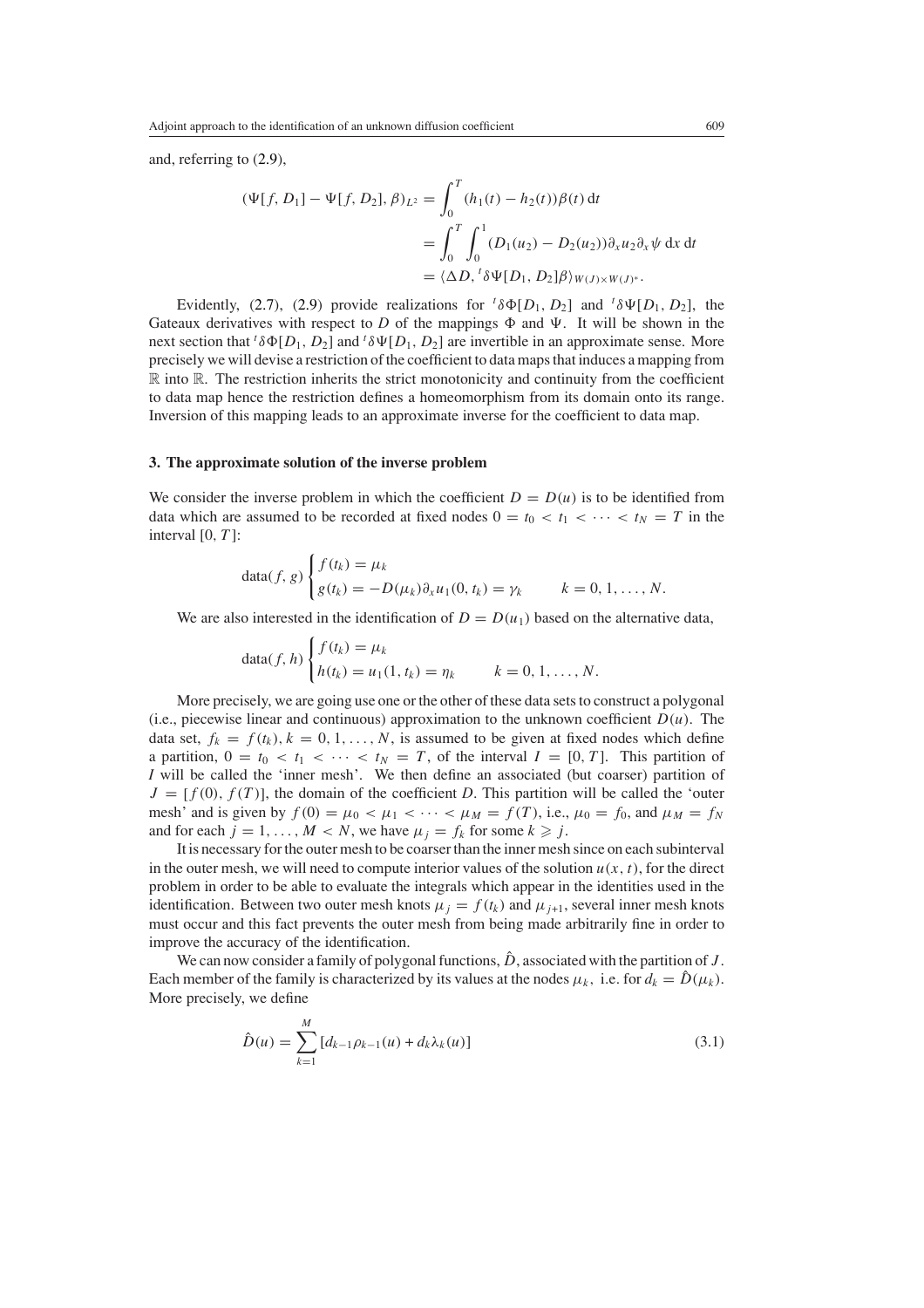where

$$
\rho_k(u) = \begin{cases} \frac{\mu_{k+1} - u}{\mu_{k+1} - \mu_k} & \text{if } \mu_k \le u \le \mu_{k+1} \\ 0 & \text{otherwise} \end{cases} \quad 1 \le k \le M - 1,
$$

$$
\lambda_k(u) = \begin{cases} \frac{u - \mu_{k-1}}{\mu_k - \mu_{k-1}} & \text{if } \mu_{k-1} \le u \le \mu_k \\ 0 & \text{otherwise} \end{cases} \quad 1 \le k \le M.
$$

<span id="page-9-1"></span>Equivalently, we could write for  $1 \leq k \leq M$ ,

$$
\hat{D}(u) = d_{k-1}\rho_{k-1}(u) + d_k\lambda_k(u) \qquad \text{for} \quad \mu_{k-1} \leqslant u \leqslant \mu_k. \tag{3.2}
$$

We will introduce the following notation:

- $\hat{D}(u) = P_M[d_0, d_1, \ldots, d_M]$  denotes the polygonal coefficient given by [\(3.1\)](#page-8-0) based on nodal values  $[d_0, d_1, \ldots, d_M]$ .
- $u(x, t; D, f)$  denotes the solution of the direct problem [\(2.1\)](#page-1-1) with coefficient *D* and data, *f* .
- $\phi(x, t, D, \theta)$  denotes the solution of the adjoint problem [\(2.6\)](#page-5-1) with coefficient  $D(x, t) \stackrel{\text{def}}{=}$  $D(u(x, t))$  and data,  $\theta(t)$ .
- $\psi(x, t, D, \beta)$  denotes the solution of the adjoint problem [\(2.8\)](#page-5-3) with coefficient  $D(x, t) \stackrel{\text{def}}{=}$  $D(\mu(x, t))$  and data,  $\beta(t)$ .

For a given  $f(t)$  satisfying [\(2.2\)](#page-1-0), an unknown coefficient  $D = D(u)$  satisfying [\(2.3\)](#page-2-0) and measured flux data  $g(t) = \Phi[f, D]$ , we assume there is a fixed outer partition,  $\Pi = \{0 = \mu_0 < \mu_1 < \cdots < \mu_M = f(T)\}\$  of *J*. Then we will define a polygonal coefficient approximation to *D* by the following recursive algorithm based on  $(f, g)$  – data,  $\{f(t), g(t)\}$ :

 $\bullet$  *d*<sup>0</sup> is assumed to be given

<span id="page-9-0"></span>• for 
$$
k = 1, 2, ..., d_k
$$
 is determined from  $d_0, d_1, ..., d_{k-1}$  by  
\n•  $(d_k - d_{k-1}) \int_{T_{k-1}}^{T_k} \lambda_k(u_2) \partial_x u_2 \partial_x \phi \, dx \, dt = - \int_{T_{k-1}}^{T_k} (g(t) - g_2(t)) \theta(t) \, dt,$  (3.3)

where

$$
D_1(u) = P_M[d_0, d_1, ..., d_{k-1}, d_k],
$$
  
\n
$$
D_2(u) = P_M[d_0, d_1, ..., d_{k-1}, d_{k-1}],
$$
  
\n
$$
u_2(x, t) = u(x, t; D_2, f),
$$
  
\n
$$
g_2(t) = -D_2(f(t))\partial_x u_2(0, t) \qquad 0 \le x \le 1, 0 \le t \le T_k,
$$
  
\n
$$
\phi(x, t) = \phi(x, t; D_1, f(T - t)) \qquad \text{for} \quad 0 \le x \le 1, 0 \le t \le T_k.
$$

The approximation of  $D(u)$  based on  $(f, h)$  – data,  $\{f(t), h(t)\}\)$ , is analogous. We can show then

<span id="page-9-2"></span>**Lemma 3.1.** *For f (t) satisfying [\(2.2\)](#page-1-0), for coefficient D satisfying [\(2.3\)](#page-2-0) and for a fixed partition,*  $\Pi = 0 = \mu_0 < \mu_1 < \cdots < \mu_M = f(T)$  *of J, let the nodal values*  $[d_0, d_1, \ldots, d_M]$ *be determined by the algorithm [\(3.3\)](#page-9-0). Then for*  $k = 1, 2, \ldots, M$ *,* 

$$
|D(\mu_k) - d_k| \leq C |\mu_k - \mu_{k-1}|.
$$
\n(3.4)

**Proof.** We are going to assume that the initial nodal value,  $D(\mu_0) = D(f(0)) = d_0$ , is known and that the remaining values  $d_1, \ldots, d_M$  are determined by the algorithm [\(3.3\)](#page-9-0). Consider first the value  $d_1$ . If we apply the identity [\(2.7\)](#page-5-2) with  $\tau = T_1$ , and,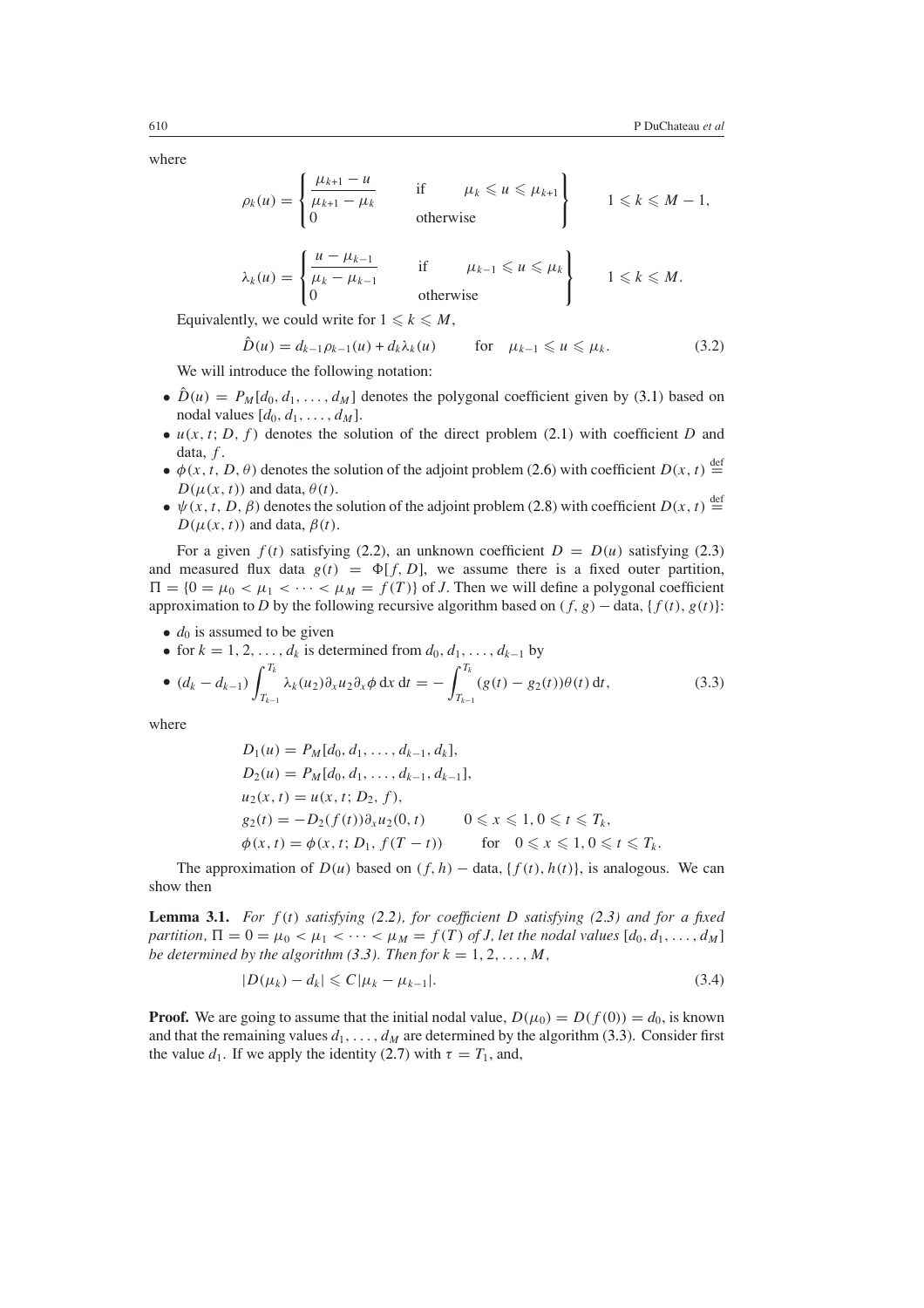

**Figure 1.** Isocurves.

- <span id="page-10-0"></span>• on  $J_1 = [\mu_0, \mu_1]$ ,  $D_1(u) = P_M[d_0, d_1]$ , and  $D_2(u) = P_M[d_0, d_0]$ ,
- on  $Q_1 = (0, 1) \times (0, T_1)u_1(x, t) = u(x, t; D_1, f)$ , and  $u_2(x, t) = u(x, t; D_2, f)$ ,

then we have

$$
\int_0^{T_1} \int_0^1 (D_1(u_2) - D_2(u_2)) \partial_x u_2 \partial_x \phi \, dx \, dt = \int_0^{T_1} (g(t) - g_2(t)) \theta(t) \, dt.
$$

Here  $g(t)$  is the measured flux data and  $g_2(t)$  is the output generated by solving [\(2.1\)](#page-1-1) with the coefficient  $D(u) = D_2(u)$ , i.e.,  $g_2 = \Phi[f, D_2]$ . The functions  $\theta(t)$  and  $\phi(x, t)$  denote the data and solution respectively for the *g*-adjoint problem. Since the function  $f(t)$  in the direct problem satisfies [\(2.2\)](#page-1-0), it follows from lemma 2.1(*a*) that  $u_2$  satisfies

 $f(0) = \mu_0 \leq \mu_2(x, t) \leq \mu_1 = f(T_1)$  for  $(x, t) \in (0, 1) \times (0, T_1)$ .

Then according to [\(3.2\)](#page-9-1) for  $u \in J_1 = \mu_0 \leq u \leq \mu_1$ ,

$$
D_1(u) = d_0 \rho_0(u) + d_1 \lambda_1(u), \qquad D_2(u) = d_0 \rho_0(u) + d_0 \lambda_1(u) = d_0,
$$

and so

$$
D_1(u_2) - D_2(u_2) = (d_1 - d_0)\lambda_1(u_2).
$$

Note that for each nodal value,  $\mu_k$ ,  $0 \le k \le M$ , we have  $u_2(x_k(t), t) = \mu_k$  along some curve  $x = x_k(t)$ , with  $x_k(0) = \mu_k$  and  $x_k(\tau_k) = 1$  for some  $\tau_k > \tau_{k-1} > \cdots > \tau_1 > 0$ . Examples of such curves are shown in figure [1.](#page-10-0)

Then we have  $u_2(x(t), t) = \mu_0$  along a curve  $x = x_0(t)$ , with  $x_0(0) = 0$  and  $x_0(\tau_1) = 1$ for some  $\tau_1 > 0$ . We suppose further that  $T_1$  is sufficiently small that  $0 < x_0(T_1) < 1$ . Then

$$
\lambda_1(u_2(x, t)) = \begin{cases} \frac{\mu_0 - u_2(x, t)}{\mu_0 - \mu_1} & \text{if } 0 \leq x \leq x_0(t), 0 \leq t \leq T_1 \\ 0 & \text{if } x > x_0(t), 0 \leq t \leq T_1 \end{cases}
$$

and the integral identity reduces to,

$$
(d_1-d_0)\int_0^{T_1}\int_0^{x_0(t)}\lambda_1(u_2)\partial_xu_2\partial_x\phi\,dx\,dt=\int_0^{T_1}(g(t)-g_2(t))\theta(t)\,dt,
$$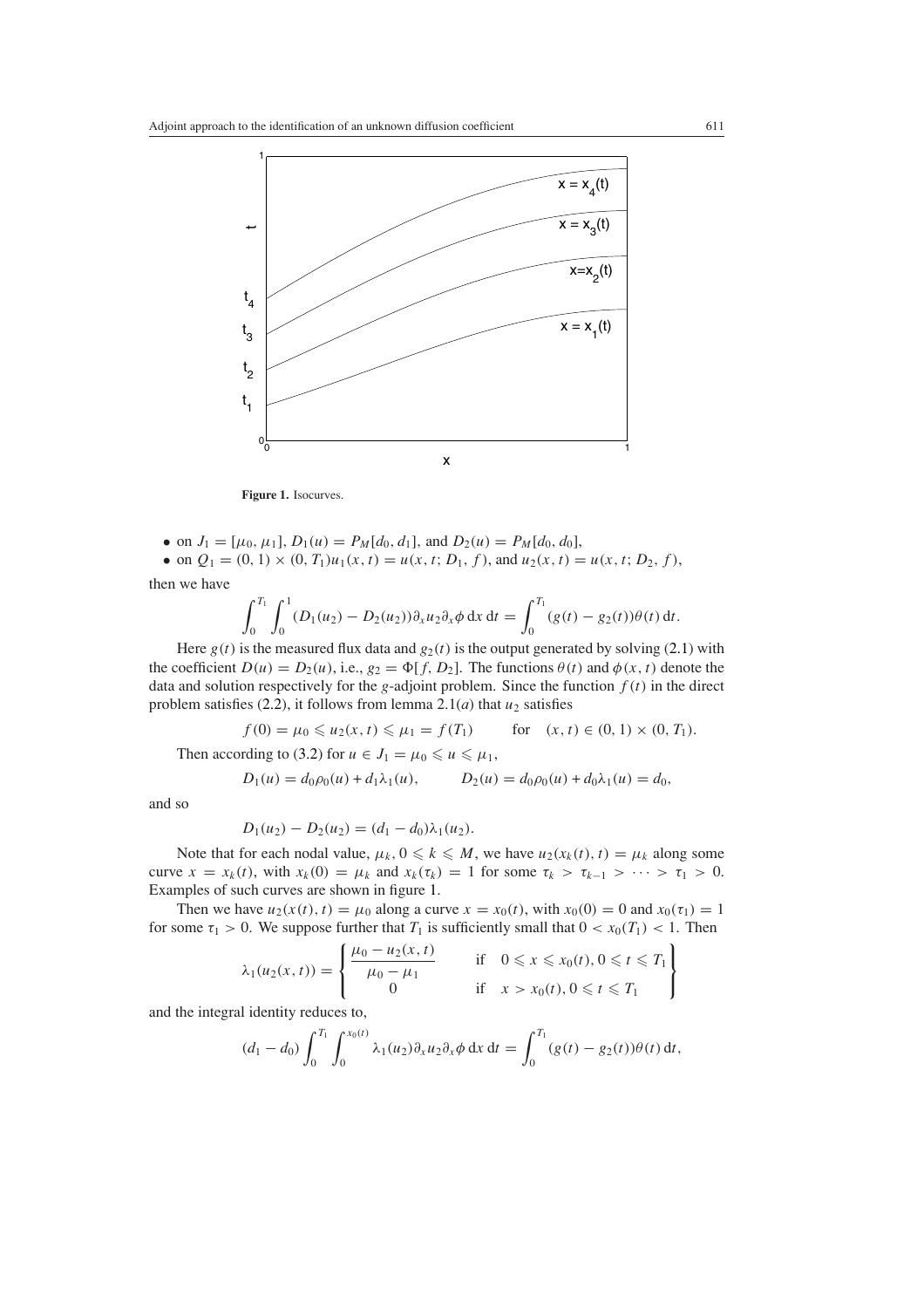i.e.,

$$
d_1 = d_0 + \frac{\int_0^{T_1} (g(t) - g_2(t)) \theta(t) dt}{\int_0^{T_1} \int_0^{x_0(t)} \lambda_1(u_2) \partial_x u_2 \partial_x \phi dx dt}.
$$

This equation defines the first unknown nodal value  $d_1$ . Now we will establish the relationship between  $d_1$  and  $D(\mu_1)$ . It follows from [\(2.7\)](#page-5-2) that

$$
\int_0^{T_1} \int_0^{x_0(t)} (D(u_2) - D_2(u_2)) \partial_x u_2 \partial_x \phi \, dx \, dt = \int_0^{T_1} (g(t) - g_2(t)) \theta(t) \, dt
$$

$$
= (d_1 - d_0) \int_0^{T_1} \int_0^{x_0(t)} \lambda_1(u_2) \partial_x u_2 \partial_x \phi \, dx \, dt.
$$

Let  $\hat{D}_M(u)$  denote the polygonal coefficient on the partition  $\Pi$  which satisfies  $\hat{D}_M(\mu_k)$  =  $D(\mu_k)$  for all *k*. Note that this coefficient does not, in general, generate the given measured data,  $g(t)$ , and is not then the polygonal coefficient with nodal values  $\{d_k\}$  generated by the algorithm*.* However, these coefficients are related as follows:

$$
\int_{0}^{T_{1}} \int_{0}^{x_{0}(t)} (D(u_{2}) - D_{2}(u_{2})) \partial_{x} u_{2} \partial_{x} \phi \, dx \, dt
$$
\n
$$
= \int_{0}^{T_{1}} \int_{0}^{x_{0}(t)} (D(u_{2}) - \hat{D}_{M}(u_{2})) \partial_{x} u_{2} \partial_{x} \phi \, dx \, dt
$$
\n
$$
+ \int_{0}^{T_{1}} \int_{0}^{x_{0}(t)} (\hat{D}_{M}(u_{2}) - D_{2}(u_{2})) \partial_{x} u_{2} \partial_{x} \phi \, dx \, dt
$$
\n
$$
= \int_{0}^{T_{1}} \int_{0}^{x_{0}(t)} (D(u_{2}) - \hat{D}_{M}(u_{2})) \partial_{x} u_{2} \partial_{x} \phi \, dx \, dt
$$
\n
$$
+ (D(\mu_{1}) - d_{0}) \int_{0}^{T_{1}} \int_{0}^{x_{0}(t)} \lambda_{1}(u_{2}) \partial_{x} u_{2} \partial_{x} \phi \, dx \, dt,
$$

and by combining these two expressions it follows that

$$
(d_1 - D(\mu_1)) \int_0^{T_1} \int_0^{x_0(t)} \lambda_1(u_2) \partial_x u_2 \partial_x \phi \, dx \, dt
$$
  
= 
$$
\int_0^{T_1} \int_0^{x_0(t)} (D(u_2) - \hat{D}_M(u_2)) \partial_x u_2 \partial_x \phi \, dx \, dt
$$
  

$$
\leq \max_{J_1} |D - \hat{D}_M| \left| \int_0^{T_1} \int_0^{x_0(t)} \partial_x u_2 \partial_x \phi \, dx \, dt \right|.
$$

Now

$$
\max_{J_1} |D - \hat{D}_M| = |D(\mu_*) - \hat{D}_M(\mu_*)| \quad \text{for some} \quad \mu_* \in J_1.
$$

But

$$
|D(\mu_*) - \hat{D}_M(\mu_*)| \leq |D(\mu_*) - D(\mu_0)| + |D(\mu_0) - \hat{D}_M(\mu_*)|
$$
  

$$
\leq K|\mu_* - \mu_0| + |\hat{D}_M(\mu_0) - \hat{D}_M(\mu_*)|.
$$

In addition,

 $|\hat{D}_M(\mu_0) - \hat{D}_M(\mu_*)| \leq K|\mu_* - \mu_0|$ 

and

$$
|D(\mu_*) - \hat{D}_M(\mu_*)| \leq 2K|\mu_* - \mu_0|.
$$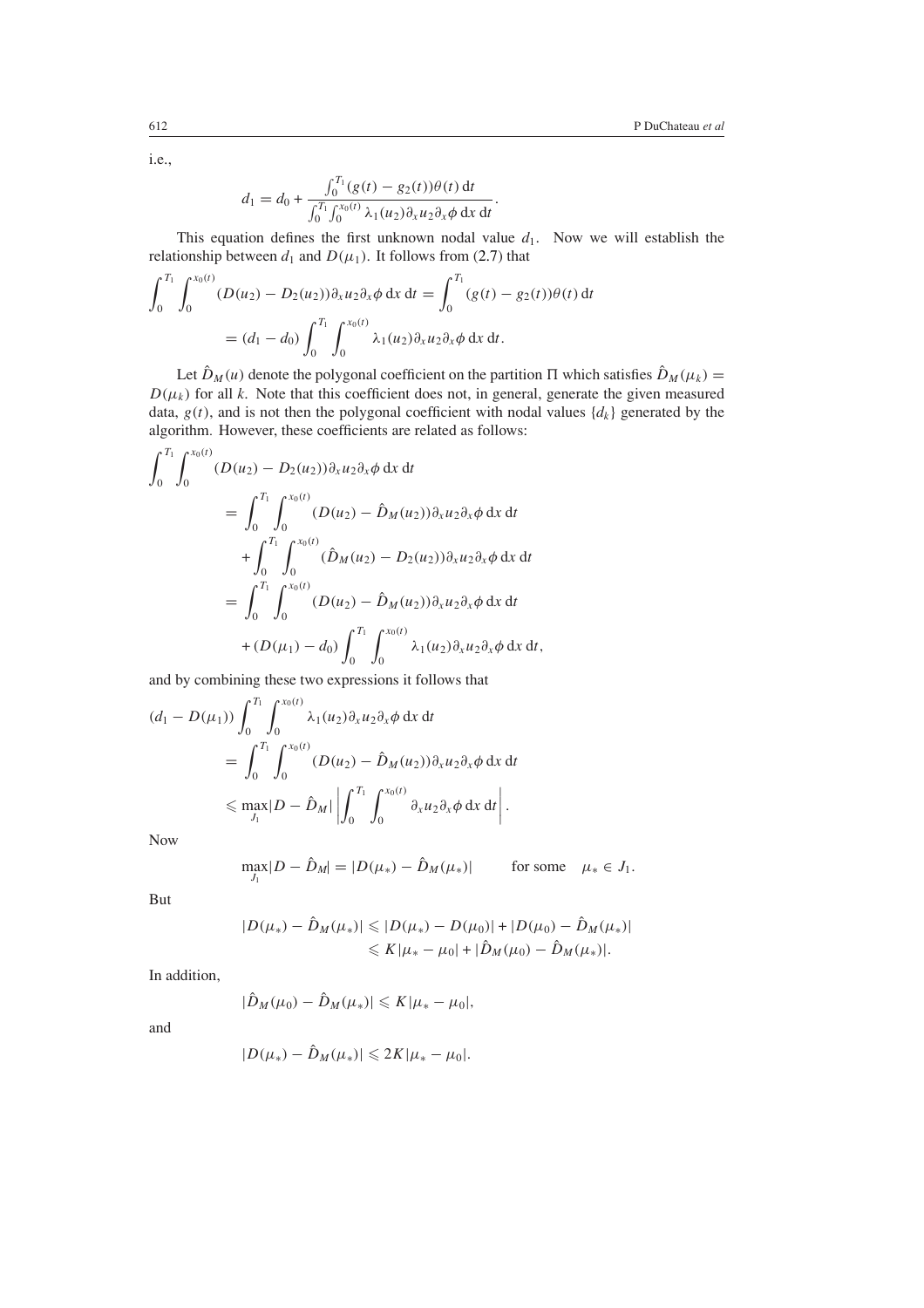Then

$$
|d_1-D(\mu_1)|\leqslant 2K\frac{\left|\int_0^{T_1}\int_0^{x_0(t)}\partial_xu_2\partial_x\phi\ dx\ dt\right|}{\left|\int_0^{T_1}\int_0^{x_0(t)}\lambda_1(u_2)\partial_xu_2\partial_x\phi\ dx\ dt\right|}|\mu_*-\mu_0|.
$$

Since it is clear that for some  $\lambda_1^*$ ,  $0 < \lambda_1^* < 1$ ,

$$
\int_0^{T_1} \int_0^{x_0(t)} \lambda_1(u_2) \partial_x u_2 \partial_x \phi \, dx \, dt = \lambda_1^* \int_0^{T_1} \int_0^{x_0(t)} \partial_x u_2 \partial_x \phi \, dx \, dt
$$

we find

$$
1 \leqslant \frac{\left|\int_0^{T_1} \int_0^{x_0(t)} \partial_x u_2 \partial_x \phi \, \mathrm{d}x \, \mathrm{d}t\right|}{\left|\int_0^{T_1} \int_0^{x_0(t)} \lambda_1(u_2) \partial_x u_2 \partial_x \phi \, \mathrm{d}x \, \mathrm{d}t\right|} \leqslant \frac{1}{\lambda_1^*} < \infty.
$$

Then

$$
|d_1 - D(\mu_1)| \leqslant \frac{2K}{\lambda_1^*} |\mu_* - \mu_0| \leqslant C_1 |\mu_1 - \mu_0|.
$$

This is the result [\(3.4\)](#page-9-2) for  $k = 1$ .

In determining the succeeding values  $d_k$ , we assume  $d_0, d_1, \ldots, d_{k-1}$  are known and we let

- on  $[\mu_0, \mu_k]$ ,  $D_1(u) = P_M[d_0, d_1, \ldots, d_{k-1}, d_k]$  and  $D_2(u) = P_M[d_0, d_1, \ldots, d_{k-1},$ *dk*−1],
- on  $Q_k = (0, 1) \times (0, T_k)$ ,  $u_1(x, t) = u(x, t; D_1, f)$  and  $u_2(x, t) = u(x, t; D_2, f)$ .

Then *D*<sub>1</sub>(*u*) and *D*<sub>2</sub>(*u*) are identical on [ $\mu_0$ ,  $\mu_{k-1}$ ] and only differ on  $J_k = [\mu_{k-1}, \mu_k]$ where we have

$$
D_1(u) = d_{k-1}\rho_{k-1}(u) + d_k\lambda_k(u) \qquad \text{for } \mu_{k-1} \leq u \leq \mu_k,
$$
  
\n
$$
D_2(u) = d_{k-1}\rho_{k-1}(u) + d_{k-1}\lambda_k(u) = d_{k-1} \qquad \text{for } \mu_{k-1} \leq u \leq \mu_k.
$$

Then

$$
\int_0^{T_k} \int_0^1 (D_1(u_2) - D_2(u_2)) \partial_x u_2 \partial_x \phi \, dx \, dt = \int_{T_{k-1}}^{T_k} \int_0^1 (D_1(u_2) - D_2(u_2)) \partial_x u_2 \partial_x \phi \, dx \, dt
$$

$$
= (d_k - d_{k-1}) \int_{T_{k-1}}^{T_k} \int_0^{x_{k-1}(t)} \lambda_k(u_2) \partial_x u_2 \partial_x \phi \, dx \, dt.
$$

and we have

$$
(d_k - d_{k-1}) \int_{T_{k-1}}^{T_k} \int_0^{x_{k-1}(t)} \lambda_k(u_2) \partial_x u_2 \partial_x \phi \, dx \, dt = \int_{T_{k-1}}^{T_k} (g(t) - g_2(t)) \theta(t) \, dt,
$$

as prescribed by [\(3.3\)](#page-9-0). Now we proceed as in the first part of the proof to show that

$$
|d_k-D(\mu_k)|\leqslant C|\mu_k-\mu_{k-1}|.
$$

The proof of the analogous result based on the data  $\{f(t_k), h(t_k)\}$  proceeds similarly.

 $\Box$ 

For *d*<sub>0</sub> fixed and *d*<sub>1</sub> > 0, let  $P_1(d_1)(u) = d_0 \rho_0(u) + d_1 \lambda_1(u)$  for  $u \in J_1$ . Then  $P_1$  is a mapping from  $[0, \infty]$  into a one-dimensional subspace of  $W(J_1)$ . It follows from [\(3.3\)](#page-9-0) in the case  $k = 1$  that

$$
\langle \Delta D(u_2), {}^t\delta \Phi[P_1(d_1), P_1(d_0)](\theta) \rangle = \langle (d_1 - d_0) \lambda_1(u_2), {}^t\delta \Phi[P_1(d_1), P_1(d_0)](\theta) \rangle
$$
  
=  $(d_1 - d_0) \int_0^{T_1} \int_0^{x_0(t)} \lambda_1(u_2) \partial_x u_2 \partial_x \phi \, dx \, dt.$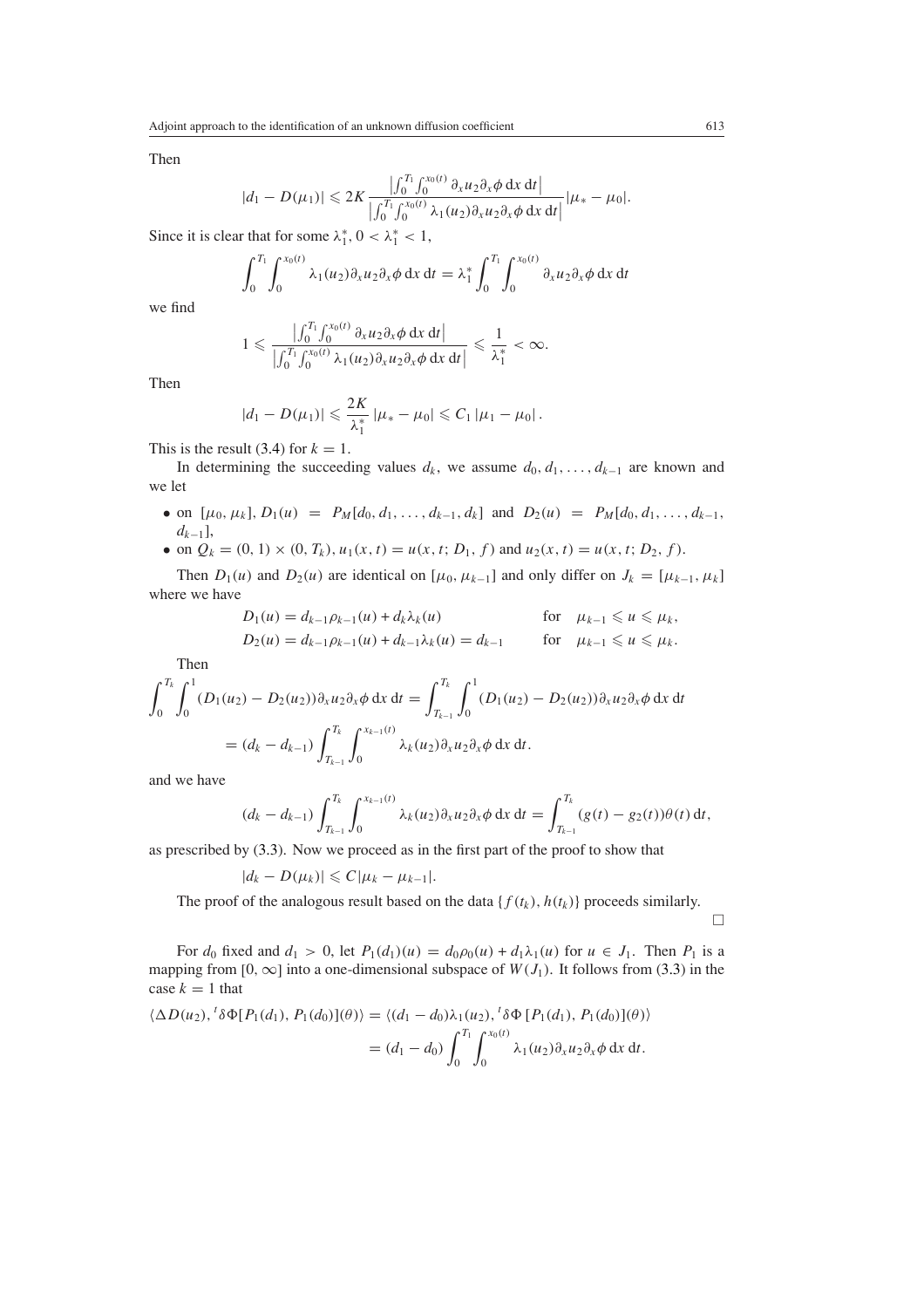This means that the double integral in the expression above is a representation for the derivative with respect to the parameter  $d$ , of the coefficient-to-data mapping,  $\Phi$ , restricted to the one-dimensional subspace of  $W(J_1)$ . Since the double integral can be shown to be nonzero, it follows that the restricted input*/*output mapping is locally approximately invertible. Lemma 3.1 asserts that, if we are given the data,  $\{f(t_k), g(t_k)\}$  or  $\{f(t_k), h(t_k)\}$ , then we can compute the nodal values  $\{d_k\}$  which reproduce the measured data in the sense of [\(3.3\)](#page-9-0) and that these nodal values approach the nodal values of the 'true coefficient'  $D(u_1)$ , as the mesh size of the outer mesh decreases. However, this conclusion ignores certain difficulties:

- it is not possible to know the coefficient  $D_1(\mu(x, t))$  in the adjoint problems since  $D_1$  is the coefficient we wish to identify and  $\mu$  is an indeterminate point between  $u_1$  and  $u_2$ . This means we can only approximate the solution to the adjoint problem and this will have an influence on the conclusions of lemma 3.1.
- the integrals in the identity can only be approximated by numerical integrations for which only a limited degree of refinement is possible. This may further interfere with the agreement between  $d_k$  and  $D(\mu_k)$ .

We will consider both of these effects, starting with the effect of the approximate adjoint solution.

Note first, that the algorithm [\(3.3\)](#page-9-0) asserts that in determining the nodal value  $\mu_k$ , it is necessary to solve the adjoint problem only on the strip  $S_k = \{(0, 1) \times (T_{k-1}, T_k)\}\)$ . Let  $\hat{\phi}(x, t)$ denote the adjoint solution we compute using a convenient approximation for the unknown coefficient  $D_1(\mu(x, t))$  on this strip. For example, suppose the coefficient in the *g*-adjoint problem is chosen to have the known constant value, *dk*−1, i.e.,

$$
D_1(\mu(x, t)) = d_{k-1}, \qquad \mu(x, t) \in J_k = [\mu_{k-1}, \mu_k].
$$

Then if we replace  $\phi$  in [\(3.3\)](#page-9-0) by  $\hat{\phi}(x, t)$ , we can denote the resulting computed nodal value by  $\hat{d}_k$ . Note that with this choice for the coefficient, there is now no difficulty in solving the adjoint problem [\(2.6\)](#page-5-1) for  $\hat{\phi}$  on the strip,  $(0, 1) \times [T_{k-1}, T_k]$  and proceeding to compute  $\hat{d}_k$ using [\(3.3\)](#page-9-0). It remains to be seen how the values  $\hat{d}_k$  compare to the values  $d_k$ . We begin with a lemma.

**Lemma 3.2.** *Let*  $f(t)$  *satisfy* [\(2.2\)](#page-1-0)*, let coefficient D satisfy* [\(2.3\)](#page-2-0) *and let*  $\Pi$  *denote a fixed partition,*  $\Pi = {\mu_k = f(T_k) : k = 0, 1, ..., M}$  *of J. For k between* 1 *and M consider the following adjoint problem,*

| $\partial_t \phi(x, t) + c \partial_{xx} \phi(x, t) = 0$ | $\in S_k$ ,              |
|----------------------------------------------------------|--------------------------|
| $\phi(x,T_k)=0$                                          | $x \in (0, 1),$          |
| $\phi(0, t) = f(T_k - t)$                                | $t \in (T_{k-1}, T_k),$  |
| $\partial_x \phi(1, t) = 0$                              | $t \in (T_{k-1}, T_k)$ . |

*Suppose*  $\{\phi_i, c_i\}$ ,  $i = 1, 2$  *denote two solutions to the adjoint problem corresponding to distinct choices of the coefficient c. In particular, suppose*  $\phi_1 = \phi(x, t, c_1, \theta)$  *for the constant*  $c_1 = d_{k-1}$ , while  $\phi_2 = \phi(x, t, c_2, \theta)$  corresponding to the choice,  $c_2(x, t) = D(\mu(x, t))$ , *where*  $\mu(x, t)$  *denotes a function that is continuous on the strip*  $S_k = (0, 1) \times (T_{k-1}, T_k)$  *with values in*  $J_k = [\mu_{k-1}, \mu_k]$ *. Then* 

$$
\|\partial_x(\phi_1-\phi_2)\|_{L^2(S_k)} \leq C|\mu_k-\mu_{k-1}|.
$$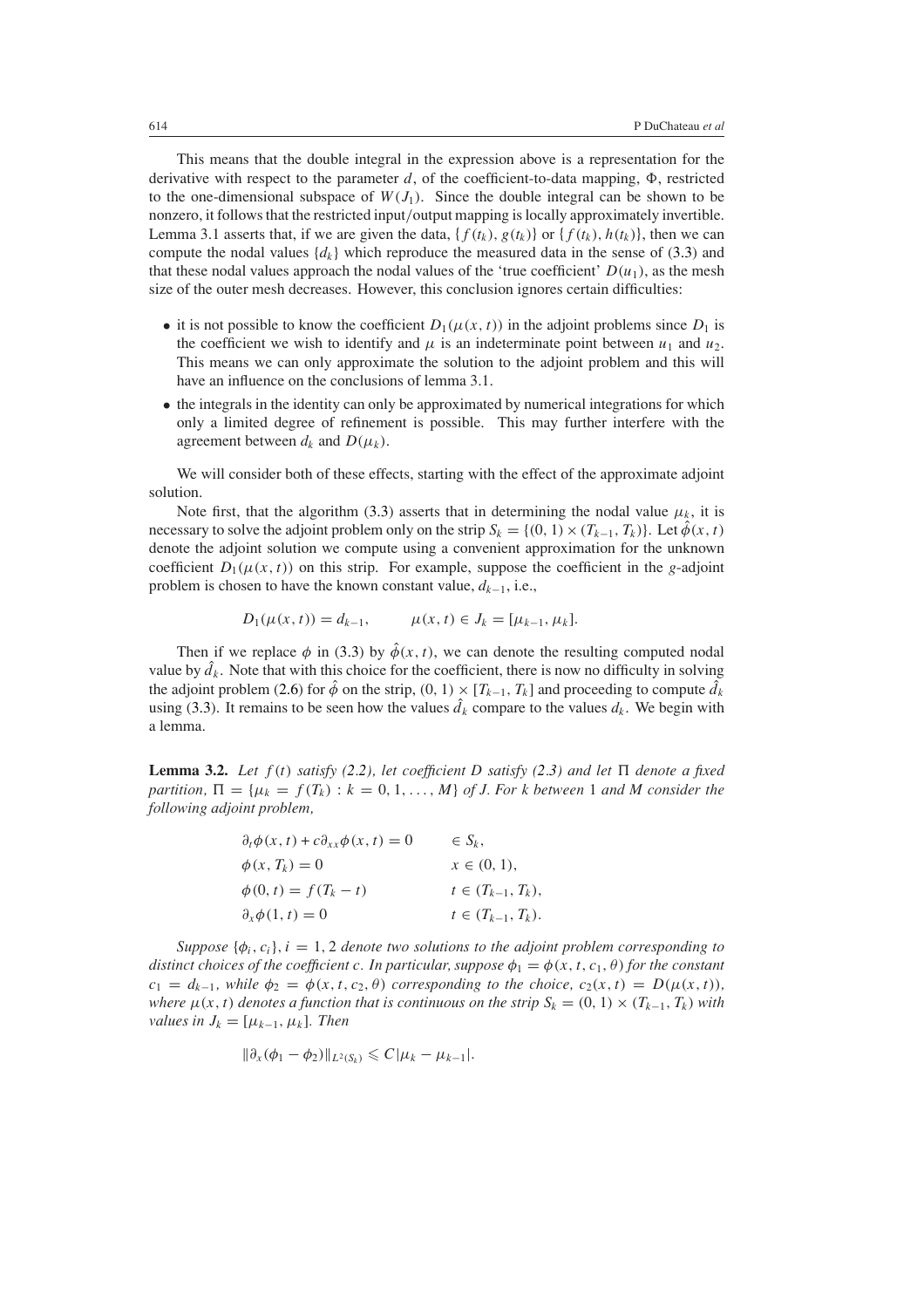**Proof.** Begin by noting that  $\Delta \phi = \phi_1 - \phi_2$  satisfies

$$
\partial_t(\Delta \phi) + c_1 \partial_{xx}(\Delta \phi) = (c_2 - c_1) \partial_{xx} \phi_2 \qquad (x, t) \in S_k,
$$
  
\n
$$
\Delta \phi(x, T_k) = 0 \qquad x \in (0, 1),
$$
  
\n
$$
\Delta \phi(0, t) = 0 \qquad \qquad \in (T_{k-1}, T_k),
$$
  
\n
$$
\partial_x(\Delta \phi)(1, t) = 0 \qquad t \in (T_{k-1}, T_k),
$$

and if  $\psi$  denotes an arbitrary test function, then

$$
\int\int_{S_k} \{\partial_t(\Delta\phi) + c_1\partial_{xx}(\Delta\phi)\}\partial_x\psi\,dx\,dt = \int\int_{S_k} \{-\Delta c\partial_{xx}\phi_2\}\partial_x\psi\,dx\,dt.
$$

Integration by parts yields

$$
\int\int_{S_k} \partial_t (\Delta \phi) \partial_x \psi \, dx \, dt = \int\int_{S_k} \partial_x (\Delta \phi) \partial_t \psi \, dx \, dt + \int_0^1 \Delta \phi \partial_x \psi \big|_{t=0}^{t=T} dx - \int_{T_{k-1}}^{T_k} \Delta \phi \partial_x \psi \big|_{x=0}^{x=1} dt,
$$

and

$$
\int\int_{S_k} \partial_{xx} (\Delta \phi) \partial_x \psi \, dx \, dt = - \int\int_{S_k} \partial_x (\Delta \phi) \partial_{xx} \psi \, dx \, dt + \int_{T_{k-1}}^{T_k} \partial_x (\Delta \phi) \partial_x \psi|_{x=0}^{x=1} \, dt,
$$
  
so

$$
\int\int_{S_k} \partial_x(\Delta\phi)[\partial_t \psi - c_1 \partial_{xx} \psi] dx dt + \int_0^1 \Delta\phi \partial_x \psi|_{t=T_{k-1}}^{t=T_k} dx
$$
  

$$
- \int_{T_{k-1}}^{T_k} \Delta\phi \partial_x \psi|_{x=0}^{x=1} dt + c_1 \int_{T_{k-1}}^{T_k} \partial_x(\Delta\phi) \partial_x \psi|_{x=0}^{x=1} dt
$$
  

$$
= \int\int_{S_k} \{-\Delta c \partial_{xx} \phi_2\} \partial_x \psi dx dt.
$$

Now choose the test function  $\psi$  to satisfy

$$
\partial_t \psi - c_1 \partial_{xx} \psi = \partial_x (\Delta \phi) \qquad (x, t) \in S_k,
$$
  
\n
$$
\psi(x, T_{k-1}) = 0 \qquad x \in (0, 1),
$$
  
\n
$$
\partial_x \psi(0, t) = 0 \qquad t \in (T_{k-1}, T_k),
$$
  
\n
$$
\psi(1, t) = 0 \qquad t \in (T_{k-1}, T_k).
$$

Then the previous integral identity reduces to

$$
\int\int_{S_k} [\partial_x(\Delta\phi)]^2 dx dt = \int\int_{S_k} (c_2 - c_1) \partial_{xx} \phi_2 \partial_x \psi dx dt.
$$

Now, *ψ* is the solution to a linear problem with constant coefficients so it can be expressed in terms of a Green's function,  $\Gamma(x, t)$ ,

$$
\psi(x,t) = \int_{T_{k-1}}^t \int_0^1 \Gamma(x-y,t-\tau) \partial_x(\Delta \phi)(y,\tau) \,dy \,d\tau, (x,t) \in S_k,
$$

and

$$
\partial_x \psi(x,t) = \int_{T_{k-1}}^t \int_0^1 \partial_x \Gamma(x-y,t-\tau) \partial_x(\Delta \phi)(y,\tau) \,dy\,d\tau.
$$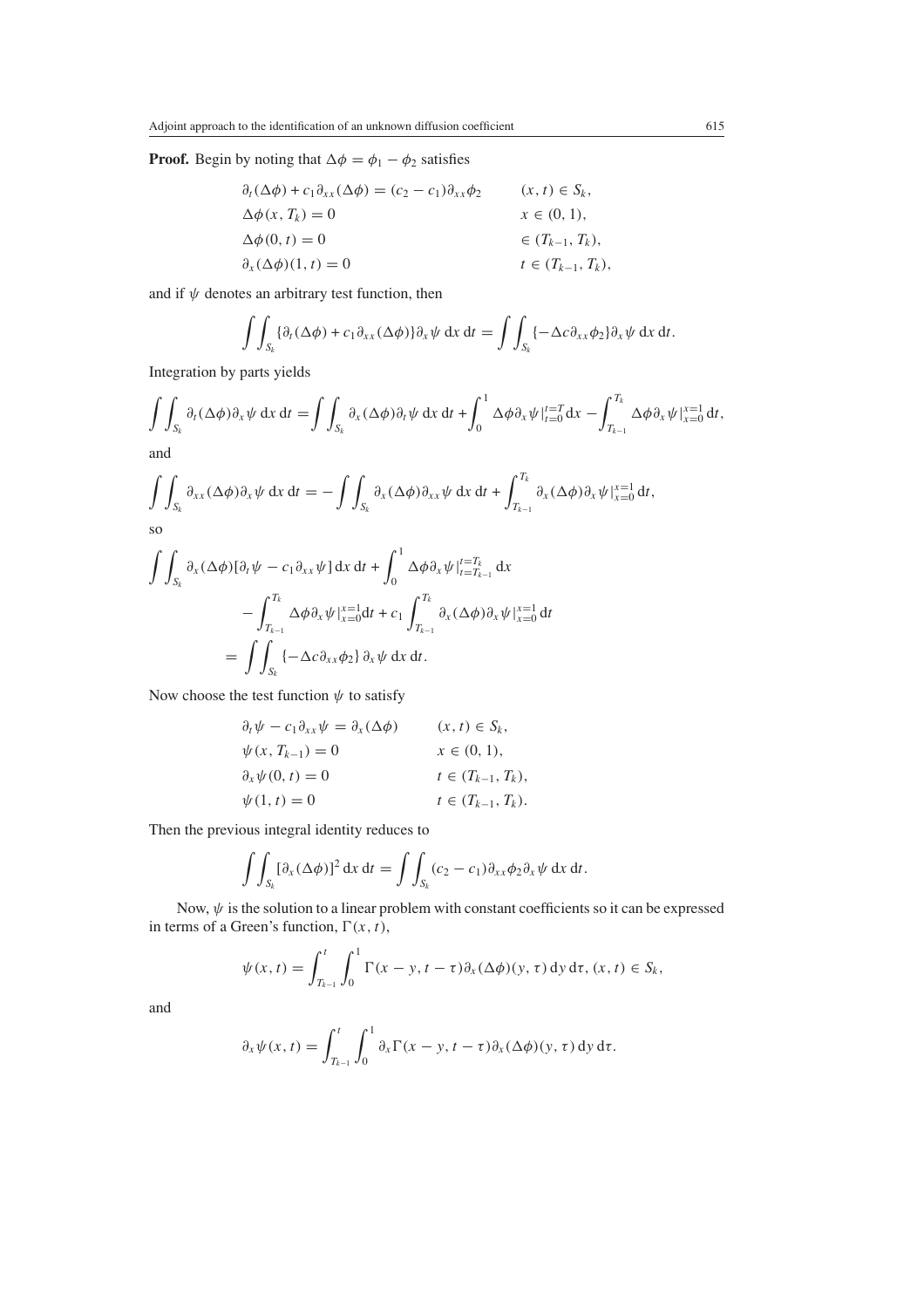$\Box$ 

Then for all  $(x, t) \in S_k$ ,

$$
|\partial_x \psi(x, t)| \leq \int_{T_{k-1}}^t \int_0^1 |\partial_x \Gamma(x - y, t - \tau) \partial_x(\Delta \phi)(y, \tau)| \, dy \, d\tau
$$
  

$$
\leq \left( \int_{T_{k-1}}^{T_k} \int_0^1 |\partial_x \Gamma(x - y, t - \tau)|^2 \, dy \, d\tau \right)^{1/2}
$$
  

$$
\times \left( \int_{T_{k-1}}^{T_k} \int_0^1 |\partial_x(\Delta \phi)(y, \tau)|^2 \, dy \, d\tau \right)^{1/2}
$$

and

$$
\max_{(x,t)\in S_k} |\partial_x \psi(x,t)| \leqslant C ||\partial_x(\Delta \phi)||_{L^2(S_k)}.
$$

Then it follows that

$$
\int \int_{S_k} [\partial_x (\Delta \phi)]^2 dx dt = \left| \int \int_{S_k} (c_2 - c_1) \partial_{xx} \phi_2 \partial_x \psi dx dt \right|
$$
  
\n
$$
\leq \max_{S_k} |\Delta c(x, t)| \int \int_{S_k} |\partial_{xx} \phi_2 \partial_x \psi| dx dt
$$
  
\n
$$
\leq \max_{S_k} |\Delta c(x, t)| ||\partial_{xx} \phi_2||_{L^1} ||\partial_x \psi||_{\infty}
$$

and

$$
\|\partial_x(\Delta\phi)\|_{L^2(S_k)}\leqslant C \max_{S_k} |\Delta c(x,t)|.
$$

Also

$$
\max_{S_k} |\Delta c(x, t)| = \max_{S_k} |d_{k-1} - D(\mu(x, t))|
$$
  
\$\leq |d\_{k-1} - D(\mu\_{k-1})| + \max\_{S\_k} |D(\mu\_{k-1}) - D(\mu(x, t))|\$  
\$\leq 2K|\mu\_k - \mu\_{k-1}|\$.

Then, it follows that,

$$
\|\partial_x(\Delta\phi)\|_{L^2(S_k)} \leqslant C|\mu_k - \mu_{k-1}|.
$$

Now we will use this estimate in considering the effect of using the approximate adjoint solution in the determination of the first nodal value,  $d_1$ . It follows from [\(3.3\)](#page-9-0) that the difference between the value, *d*1, computed using the correct but unknown adjoint solution and the value,  $\hat{d}_1$ , computed using an incorrect but computable adjoint solution is given by,

$$
\hat{d}_1 - d_1 = \frac{\int_0^{T_1} (g(t) - g_2(t))\theta(t) dt}{\int_0^{T_1} \int_0^{x_0(t)} \lambda_1(u_2) \partial_x u_2 \partial_x \hat{\phi} dx dt} - \frac{\int_0^{T_1} (g(t) - g_2(t))\theta(t) dt}{\int_0^{T_1} \int_0^{x_0(t)} \lambda_1(u_2) \partial_x u_2 \partial_x \phi dx dt}
$$

$$
= \frac{(g - g_2, \theta)}{II(\hat{\phi})} - \frac{(g - g_2, \theta)}{II(\hat{\phi})}
$$

$$
= (g - g_2, \theta) \left\{ \frac{1}{II(\hat{\phi})} - \frac{1}{II(\phi)} \right\}
$$

$$
\hat{d}_1 - d_1 = (d_1 - d_0) \left\{ \frac{II(\phi) - II(\hat{\phi})}{II(\hat{\phi})} \right\}.
$$

Here

$$
II(\hat{\phi}) = \int_0^{T_1} \int_0^{x_0(t)} \lambda_1(u_2) \partial_x u_2 \partial_x \hat{\phi} \, dx \, dt.
$$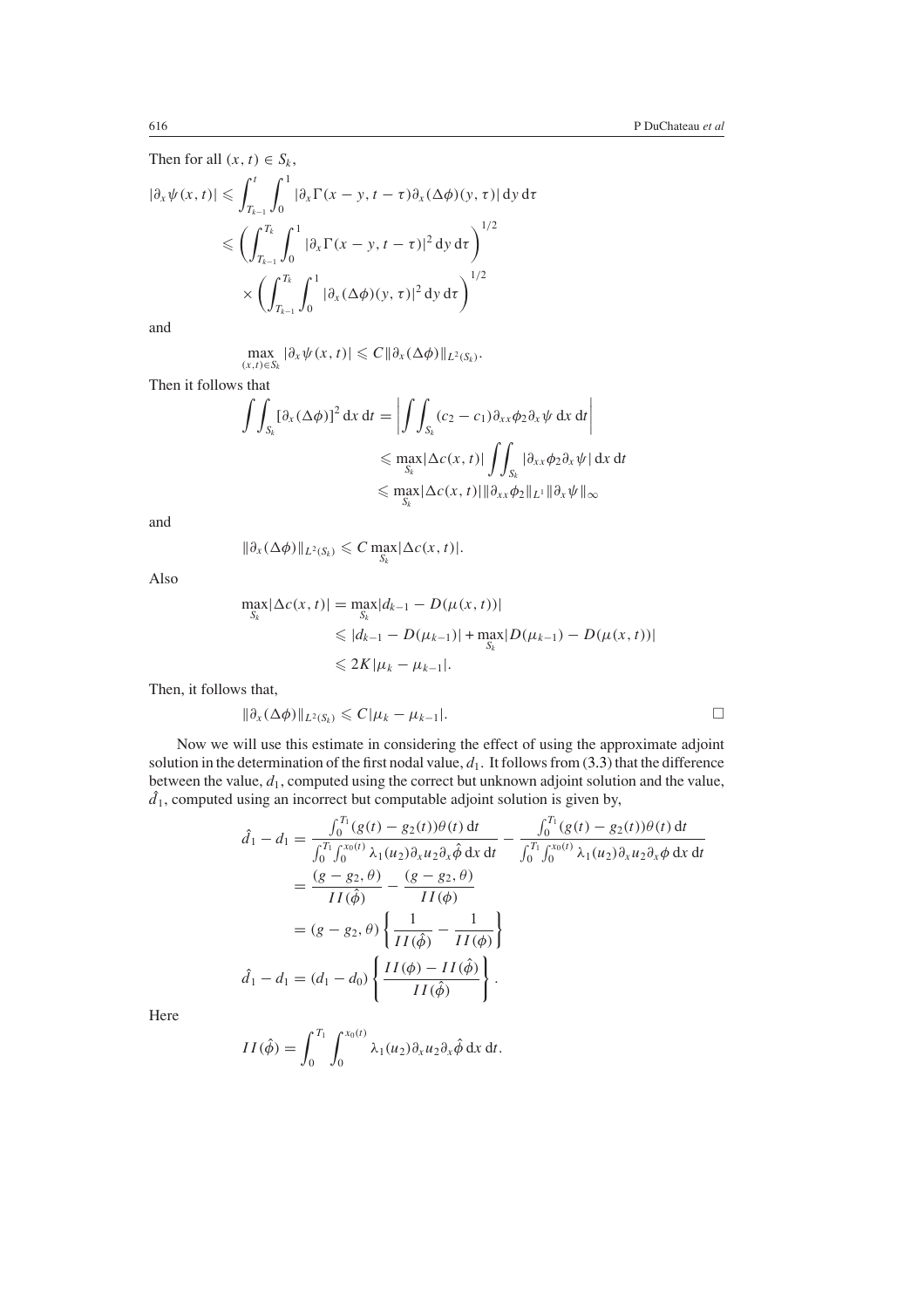We wish to show that as the outer mesh is refined, the discrepancy  $II(\phi) - II(\hat{\phi})$  that is due to solving the adjoint problem with the wrong coefficient decreases to zero. On the other hand,  $II(\hat{\phi})$  also decreases towards zero as the mesh is refined. To see whether  $II(\hat{\phi})$ decreases more or less rapidly than  $II(\phi) - II(\hat{\phi})$ , it is necessary to examine the asymptotic behaviour of  $II(\hat{\phi})$ . We assume that  $x_0(T_1) < 1$  since if this is not the case, we can always refine the outer partition to shrink the width of the strip  $S_1$  so as to make it true. Then the domain of integration for  $II(\hat{\phi})$  is the approximately triangular region  $\{0 \le x \le x_0(t), 0 \le t \le T_1\}.$ An exact analysis of the asymptotic rate of convergence of  $II(\hat{\phi})$  as  $T_1$  tends to zero is difficult, but if we assume that  $f(t) = At$  for a positive constant A, then it is possible to solve explicitly for  $u_2(x, t)$  and  $\hat{\phi}(x, t)$ . Using arguments such as in [1], one finds that  $g(t) = -D(u_1(0, t))\partial_x u_1(0, t)$  and  $g_2(t) = -d_k\partial_x u_2(0, t)$  behave asymptotically like  $\sqrt{t}$ .

<span id="page-16-1"></span>This leads to

$$
\int_0^{T_1} (g(t) - g_2(t)) \theta(t) dt = \int_0^{T_1} (g(t) - g_2(t)) A(T_1 - t) dt \approx C T_1^{5/2}.
$$
 (3.5)

A similar crude estimate for  $\partial_x u_2 \partial_x \hat{\phi}$  on  $0 \le x \le 1$ ,  $0 \le t \le T_1$ , is the following:

$$
\partial_x u_2 \partial_x \hat{\phi}(x, t) \approx \sqrt{t} m(x) \sqrt{T_1 - t} m(x),
$$

where  $m(x)$  denotes a decreasing function with  $m(0) = 1$  and  $m(1) = 0$ . In addition, for  $T_1$ small, one can suppose  $x_0(t) \approx at$  for a positive constant *a*, and this leads to

$$
II(\hat{\phi}) = \int_0^{T_1} \int_0^{x_0(t)} \lambda_1(u_2) \partial_x u_2 \partial_x \hat{\phi} dx dt
$$
  
 
$$
\approx \int_0^{T_1} \int_0^{at} \frac{u_2(x, t)}{AT_1} \sqrt{t} m(x) \sqrt{T_1 - t} m(x) dx dt
$$

<span id="page-16-0"></span>i.e.

$$
II(\hat{\phi}) \approx C T_1^{5/2}.
$$

Since this estimate [\(3.6\)](#page-16-0) is rather rough, the quantity  $II(\hat{\phi})$  was computed numerically for a sequence of values for  $T_1$  decreasing to zero. The result of this numerical asymptotic estimate supported the estimate [\(3.6\)](#page-16-0) which asserts that  $II(\hat{\phi})$  decreases like the  $\frac{5}{2}$  power of  $T_1$  as  $T_1$  tends to zero.

Now

$$
\hat{d}_1 - d_1 = (d_1 - d_0) \left\{ \frac{II(\phi) - II(\hat{\phi})}{II(\hat{\phi})} \right\},\,
$$

and

$$
|II(\phi) - II(\hat{\phi})| = \left| \int_0^{T_1} \int_0^{x_0(t)} \lambda_1(u_2) \partial_x u_2[\partial_x \phi - \partial_x \hat{\phi}] dx dt \right|
$$
  
\$\leqslant C(T\_1) || \partial\_x(\Delta \phi) ||\_{L^2(S\_1)} \leqslant C(T\_1) || \mu\_1 - \mu\_0|.

Also,

$$
|d_1-d_0|=|D(\mu_1)-D(\mu_0)|\leqslant K|\mu_1-\mu_0|,
$$

and hence

$$
|\hat{d}_1 - d_1| \le |d_1 - d_0| \left| \frac{II(\phi) - II(\hat{\phi})}{II(\hat{\phi})} \right| \le \frac{KC(T_1)}{II(\hat{\phi})} |\mu_1 - \mu_0|^2.
$$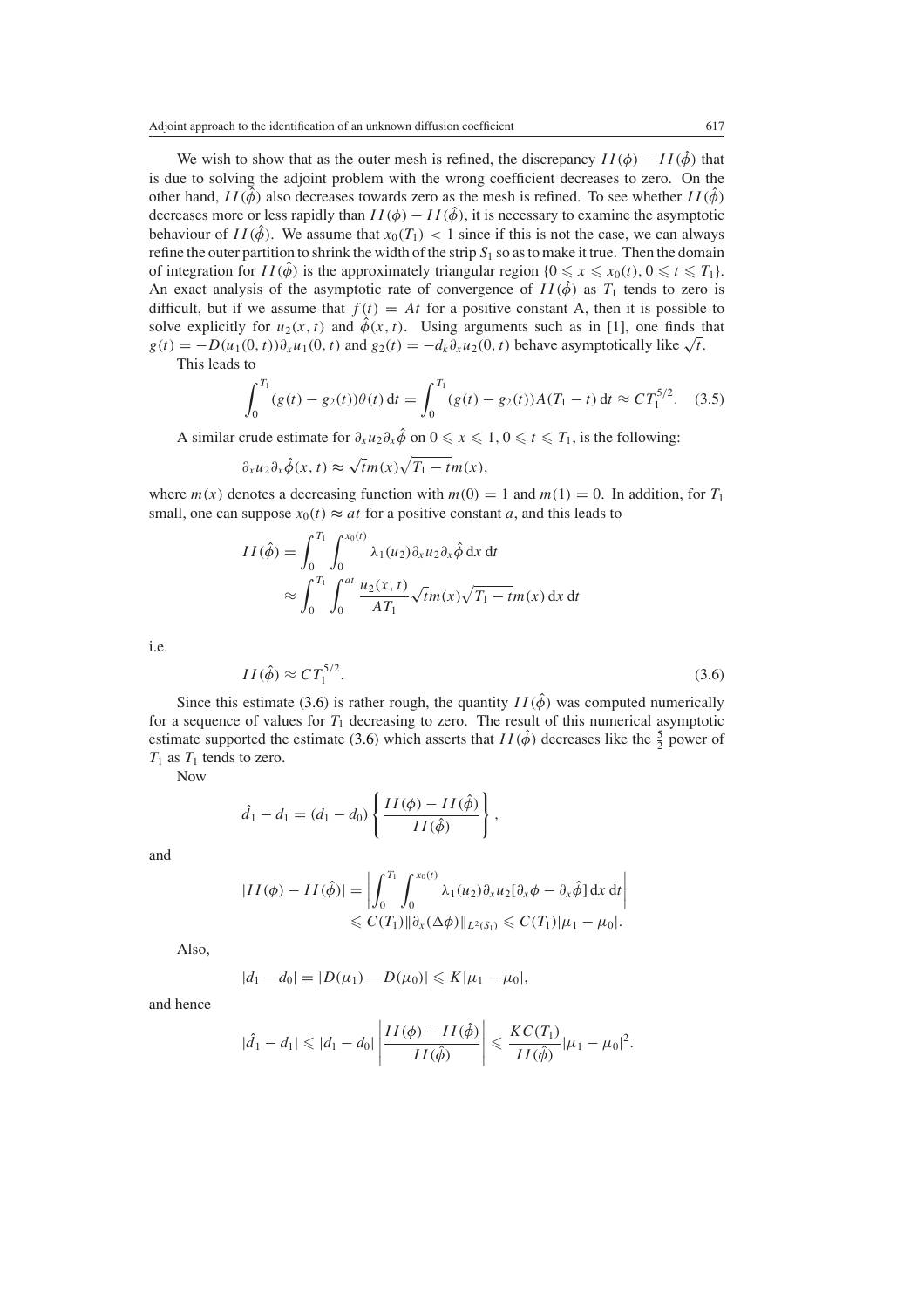Then for  $T_1$  sufficiently small,

$$
|\hat{d}_1 - d_1| \leq \frac{KC(T_1)}{CT_1^{5/2}} |\mu_1 - \mu_0|^2
$$
  
 
$$
\leq \frac{Kf'(\tau)^2}{C} T_1^{-1/2} \qquad \text{for some} \quad \tau > 0.
$$

In general, we have

**Lemma 3.3.** For  $f(t) = At, A > 0$ , for coefficient D satisfying (2.3) and for a fixed *partition,*  $\Pi = {\mu_k = AT_k : k = 0, 1, ..., M}$  *of J, fix k between* 1 *and M. Let*  $\hat{\phi}$  $\phi(x, t, d_{k-1}, A(T_k - t))$  and  $\phi = \phi(x, t, c, A(T_k - t))$  corresponding to the coefficients,  $d_{k-1}$  *and*  $c(x, t) = D(\mu(x, t))$ *, respectively. Finally, let*  $\hat{d}_k$  *and*  $d_k$  *denote the nodal values determined from [\(3.3\)](#page-9-0) using the values*  $[d_0, d_1, \ldots, d_{k-1}]$  *and the adjoint solutions*  $\hat{\phi}$  *and*  $\phi$ *, respectively. Then*

$$
|\hat{d}_k - d_k| \leqslant \frac{K}{II(\hat{\phi})} |\mu_k - \mu_{k-1}|^2 \leqslant \frac{Kf'(\tau)^2}{C} |T_k - T_{k-1}|^{-1/2}.
$$

This lemma implies that the error introduced into the identification by solving the adjoint problem with an approximate coefficient has an increasing effect as the outer mesh is refined. As the mesh is refined, the discrepancy  $II(\phi) - II(\hat{\phi})$  does tend to zero like the square of the mesh size. However, as the mesh size tends to zero, we find also that  $II(\hat{\phi})$ , which can be viewed as an approximation to the Gateaux derivative of the mapping  $\Phi$  restricted to a one-dimensional subspace of  $W(J_k)$ , tends to zero even faster, (like the  $\frac{5}{2}$  power of the mesh size). It is likely that the means of approximating the adjoint solution could be improved so that  $II(\phi) - II(\hat{\phi})$  would approach zero sufficiently rapidly that  $|\hat{d}_k - d_k|$  would tend to zero as the mesh size goes to zero. However, the next result will show that such an improvement does not improve the convergence of the approximate solution.

We wish finally to consider the effect of numerical integration errors on the calculation of  $\hat{d}_k$ . We begin by considering  $k = 1$ . We have

$$
\hat{d}_1 = d_0 + \frac{\int_0^{T_1} (g(t) - g_2(t))\theta(t) dt}{\int_0^{T_1} \int_0^{x_0(t)} \lambda_1(u_2) \partial_x u_2 \partial_x \hat{\phi} dx dt} = d_0 + \frac{I(g - g_2)}{II(\hat{\phi})},
$$

and

$$
\hat{d}_1^* = d_0 + \frac{I^*(g - g_2)}{II^*(\hat{\phi})},
$$

where  $I^*(g - g_2)$  and  $II^*(\hat{\phi})$  denote, respectively, the computed results using the inner mesh to numerically approximate the corresponding exact single and double integrals. Then,

$$
\hat{d}_{1}^{*} = d_{0} + \frac{I^{*}(g - g_{2}) - I(g - g_{2}) + I(g - g_{2})}{II^{*}(\hat{\phi}) - II(\hat{\phi}) + II(\hat{\phi})}
$$

$$
= d_{0} + \frac{I(g - g_{2})}{II(\hat{\phi})} \frac{1 + \varepsilon_{1}}{1 + \varepsilon_{2}},
$$

where

$$
\varepsilon_1 = \left| \frac{I - I^*}{I} \right|
$$
 and  $\varepsilon_2 = \left| \frac{II - II^*}{II} \right|$ .

Now

$$
\frac{1+\varepsilon_1}{1+\varepsilon_2} \approx 1+\varepsilon_1+\varepsilon_2,
$$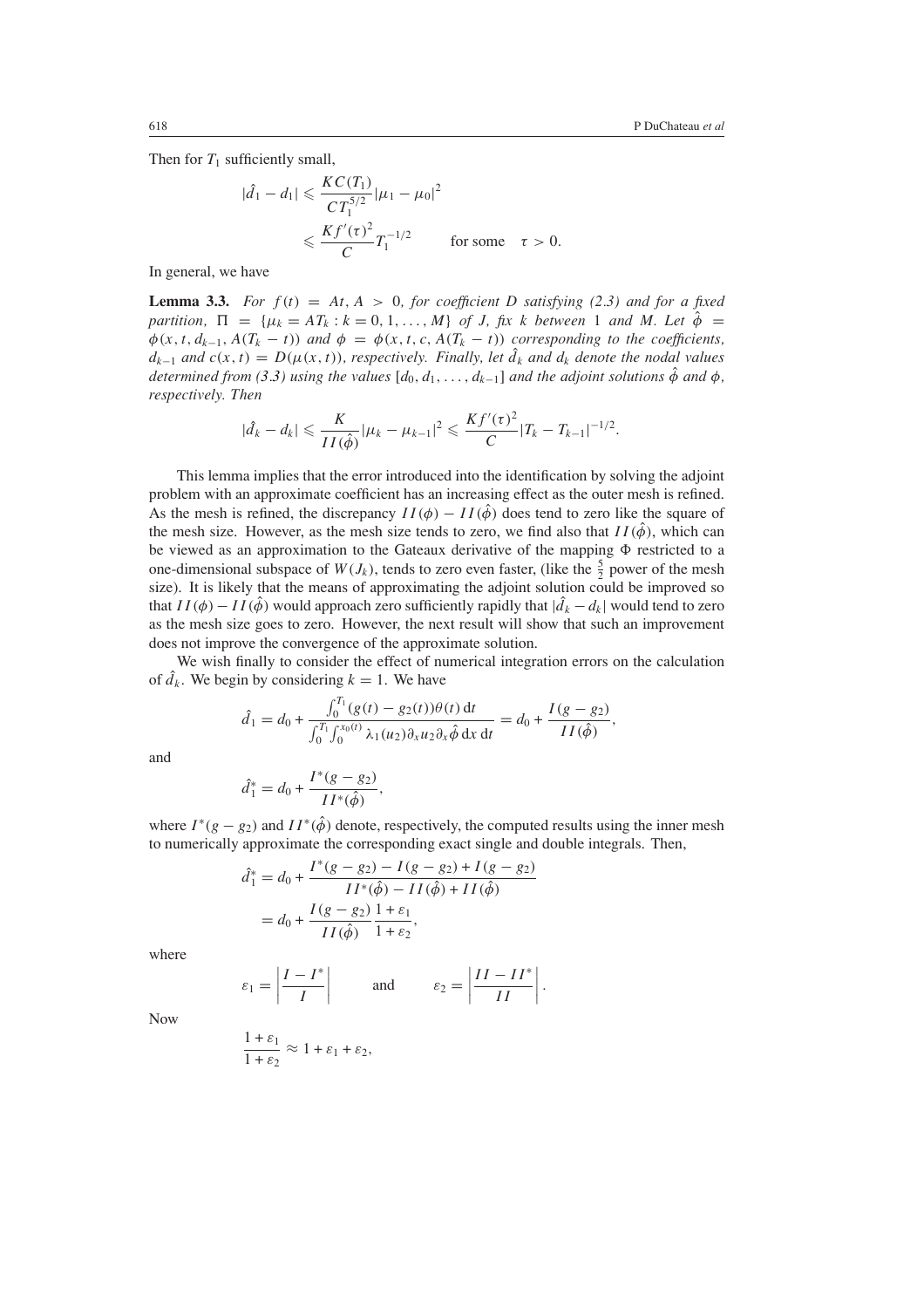so

$$
\hat{d}_{1}^{*} = d_{0} + \frac{I(g - g_{2})}{II(\hat{\phi})} \frac{1 + \varepsilon_{1}}{1 + \varepsilon_{2}} \approx d_{0} + \frac{I(g - g_{2})}{II(\hat{\phi})} (1 + \varepsilon_{1} + \varepsilon_{2}),
$$

and

$$
|\hat{d}_1-\hat{d}_1^*| \leqslant \left|\frac{I(g-g_2)}{II(\hat{\phi})}\right|(\varepsilon_1+\varepsilon_2)=|\hat{d}_1-d_0|(\varepsilon_1+\varepsilon_2).
$$

The numerical integration errors are estimated by terms of the form

$$
|I - I^*| \leqslant C(\Delta t)^2 \qquad \text{for} \quad \Delta t = \text{inner mesh size},
$$

and

$$
|II - II^*| \leqslant C(\Delta x \Delta t) = C(\Delta t)^2.
$$

Use of higher order integration schemes is limited by the fact that reducing the mesh size of the outer or *J* -mesh in order to achieve identification accuracy absorbs *I* -mesh node points into the *J* -mesh leaving only enough points in the inner mesh to perform low-order numerical integrations.

It follows from  $(3.5)$  and  $(3.6)$  that

$$
I = \int_0^{T_1} (g(t) - g_2(t))A(T_1 - t) dt \approx T_1^{5/2},
$$
  
\n
$$
II = \int_0^{T_1} \int_0^{x_0(t)} \lambda_1(u_2) \partial_x u_2 \partial_x \phi dx dt \approx T_1^{5/2}.
$$

Then, since  $T_1 = k\Delta t$ , we find

$$
|\hat{d}_1 - \hat{d}_1^*| \leq \left| \frac{I(g - p_M)}{II(\hat{\phi})} \right| (\varepsilon_1 + \varepsilon_2)
$$
  
\$\leqslant |\hat{d}\_1 - d\_0| \frac{C\_1(\Delta t)^2}{C\_2(k\Delta t)^{5/2}} \leqslant C(\Delta t)^{-1/2}\$.

More generally, we have

**Lemma 3.4.** Under the conditions of (3.3), let  $\hat{d}_k^*$  reflect the error induced in  $\hat{d}_k$  by numerically *approximating the integrals needed for [\(3.3\)](#page-9-0). Then, as the (inner and outer) mesh size tends to zero,*

$$
|\hat{d}_k - \hat{d}_k^*| \leqslant C(\Delta t)^{-1/2}.
$$

This estimate suggests that as the outer mesh is refined in order to improve the accuracy of the identification of the nodal values of  $D(u_1)$ , more and more node points of the inner mesh are absorbed into the outer mesh, resulting in numerical integration errors,  $|I - I^*|$  and  $|II - II^*|$ , that are of order  $\Delta t^2$ . At the same time, the approximate Gateaux derivative  $II(\hat{\phi})$ tends to zero like  $\Delta t^{5/2}$  so the effect of approximating the integrals becomes magnified as  $\Delta t$ tends to zero. Evidently, at some point the values of the integrals used to compute  $d_k$  become of the same order of magnitude as the numerical integration errors and the computation then no longer contains information. Further decreasing the mesh size then only increases the error.

Finally, we can combine lemmas 3.1, 3.3 and 3.4 to write

$$
|D(\mu_k) - \hat{d}_k^*| = |D(\mu_k) - d_k + d_k - \hat{d}_k + \hat{d}_k - \hat{d}_k^*|
$$
  
\$\leqslant |D(\mu\_k) - d\_k| + |d\_k - \hat{d}\_k| + |\hat{d}\_k - \hat{d}\_k^\*|\$,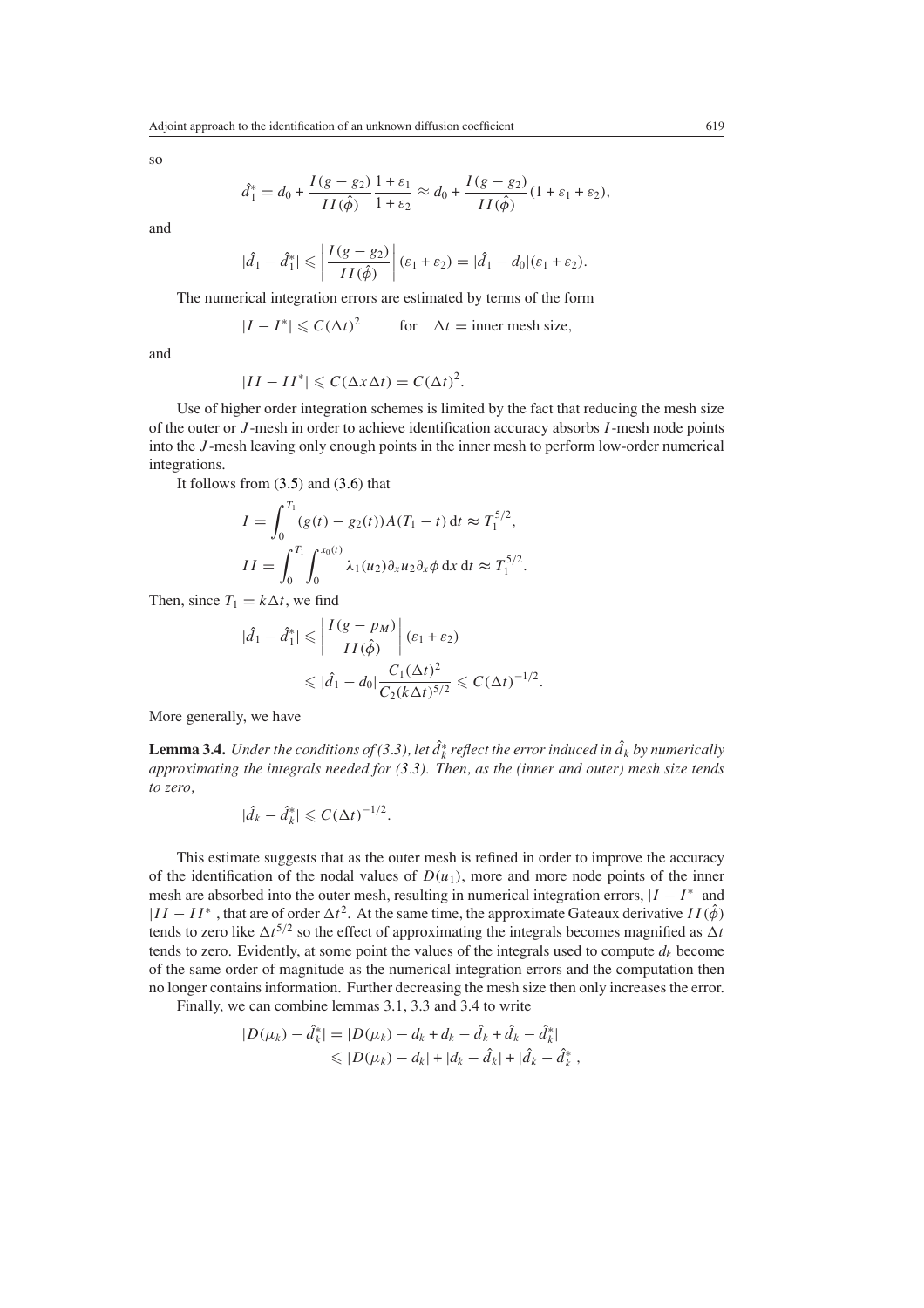<span id="page-19-0"></span>and

$$
|D(\mu_k) - \hat{d}_k^*| \leq C_1 \Delta t + C_2 (\Delta t)^{-1/2}.
$$
 (3.7)

Evidently the error in identifying  $d_k$  does not tend to zero as  $\Delta t$  tends to zero but is minimized by an optimal  $\Delta t$  different from zero.

## **4. Numerical experiments**

In the numerical experiments we describe here, we chose  $f(t) = At$  for some positive constant *A* and defined the node points  $\mu_k$  for the outer mesh by  $\mu_k = AT_k$ ,  $k = 0, 1, \ldots, M$ . Here, for each *k*,  $T_k = t_j$  for some  $j > k$  where  $0 = t_0 < t_1 < \cdots < t_N = T$  denotes the (inner) partition of  $[0, T]$ . The unknown nodal values for the coefficient  $D(u)$  are given by  $d_k = D(\mu_k)$ , and we assume that  $d_0$  is known. Since the initial state for the direct problem,  $u(x, 0)$ , is constant and  $f(t)$  is monotone increasing, the domain  $Q_T$  consists of a sequence of non-overlapping strips, *Sk*, with only one nodal value active on each strip. The algorithm to identify *D* from the *(f, g)*-data then proceeds as follows.

*The algorithm*. To begin, we apply the *g*-integral identity [\(2.7\)](#page-5-2) on *Q*1. Since the solution of the direct problem satisfies lemma 2.1(a), we have  $\mu_0 \leq u_1(x, t) \leq \mu_1$  for  $(x, t) \in Q_1$ . Then only the known nodal value  $d_0$  and the unknown nodal value  $d_1$  are active on this strip. We are going to compute the unknown nodal values iteratively and denote the *i*th iteration for *dk* by  $\tilde{d}_k^{(i)}$ . We set  $d_1^{(0)} = d_0$ .

We apply the integral identity  $(2.7)$  on  $Q_1$  with

$$
D_1 = P_1[d_0, d_1^{(1)}] \quad \text{and} \quad D_2 = P_1[d_0, d_1^{(0)}],
$$
  
\n
$$
u_2(x, t) = u(x, t; D_2, At) \quad \text{and} \quad g_2(t) = \Phi[f, D_2],
$$
  
\n
$$
\hat{\phi}(x, t) = \phi(x, t; D_2, A(T_1 - t)).
$$

We compute

$$
A_{11} = \int_0^{T_1} \int_0^{x_0(t)} \lambda_1(u_2) \partial_x u_2 \partial_x \hat{\phi} \, dx \, dt, \qquad b_1 = \int_0^{T_1} (g(t) - g_2(t)) A(T_1 - t) \, dt,
$$

and solve

$$
A_{11}(d_1^{(1)}-d_0)=b_1.
$$

Note that  $A_{11}$  and  $b_1$  are computed from  $u_2$ ,  $\hat{\phi}$ ,  $g_2$  all of which are based on the known coefficient *D*<sub>2</sub>.

To continue, we apply the *g*-integral identity [\(2.7\)](#page-5-2) first on  $Q_1$ , where only  $d_0$ ,  $d_1$  are active, and then apply the *g*-integral identity [\(2.7\)](#page-5-2) again, but now on  $Q_2$  where  $d_0, d_1, d_2$  are active. That is,

on *Q*<sup>1</sup>

$$
D_1 = P_1[d_0, d_1^{(2)}]
$$
  $d_1^{(2)}$  is unknown,

and

$$
D_2 = P_1 \big[ d_0, d_1^{(1)} \big] \qquad d_1^{(1)} \text{ is known,}
$$

and we compute  $A_{11}$  and  $b_1$  as before.

Note that  $u_2$ ,  $\hat{\phi}$ ,  $g_2$  are based on the updated coefficient  $D_2$  so that, in general,  $d_1^{(2)}$  will not be the same as  $d_1^{(1)}$ .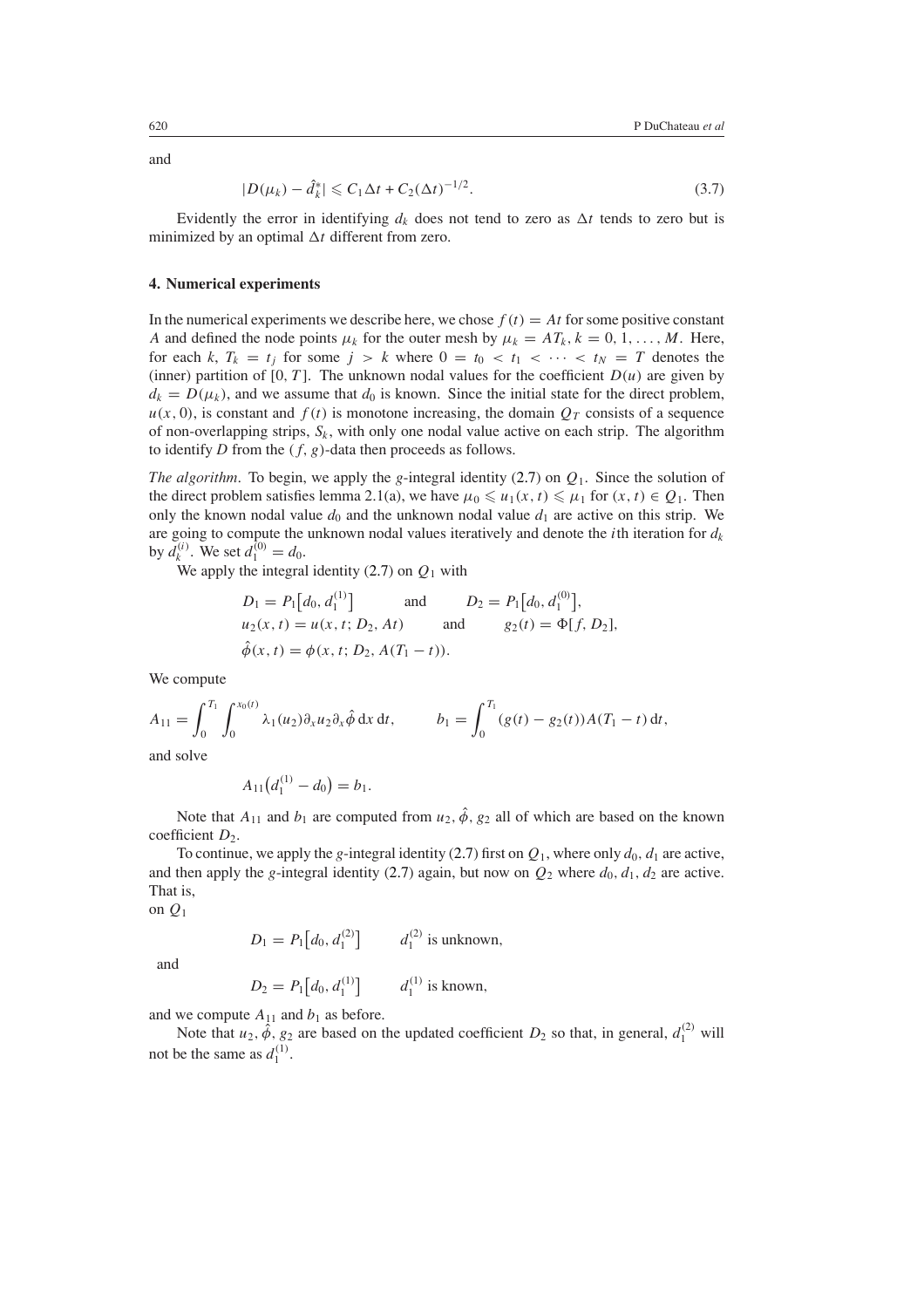

**Figure 2.** Recovery of  $D(u) = 2 - \arctan [6(u - \frac{1}{2})].$ 

<span id="page-20-0"></span>On *Q*<sup>2</sup>

$$
D_1 = P_2\big[d_0, d_1^{(2)}, d_2^{(1)}\big]
$$

and

$$
D_2 = P_2\big[d_0, d_1^{(1)}, d_2^{(0)}\big] \qquad \text{note} : d_2^{(0)} = d_1^{(1)},
$$

we compute

$$
A_{2,1} = \int \int_{Q_{21}} \lambda_1(u_2) \partial_x u_2 \partial_x \hat{\phi} \, dx \, dt,
$$
  
\n
$$
Q_{21} = \{ \mu_0 \le u_2(x, t) \le \mu_1, 0 \le t \le T_2 \},
$$
  
\n
$$
A_{2,1} = \int_{T_1}^{T_2} \int_0^{x_1(t)} \lambda_2(u_2) \partial_x u_2 \partial_x \hat{\phi} \, dx \, dt,
$$
  
\n
$$
b_2 = \int_0^{T_2} (g(t) - g_2(t)) A(T_2 - t) \, dt,
$$

and we solve

 $\overline{p}$ 

$$
\begin{bmatrix} A_{11} & 0 \\ A_{2,1} & A_{2,2} \end{bmatrix} \begin{bmatrix} d_1^{(2)} - d_1^{(1)} \\ d_2^{(1)} - d_2^{(0)} \end{bmatrix} = \begin{bmatrix} b_1 \\ b_2 \end{bmatrix}.
$$

We proceed in this way, where at the *k*th stage we apply the integral identity *k* times, once on each of the strips  $Q_1$  to  $Q_k$ . Of course this produces  $k$  equations, one for each strip. On each strip,  $Q_j$ , there are only *j* unknown active node values  $d_1^{(p)}, \ldots, d_j^{(q)}$ , at various stages of iteration, hence the *j*th equation contains only the first *j* unknowns. This leads to a *k* by *k* lower triangular system for the differences  $d_j^{(p)} - d_j^{(p-1)}$ . At the *k*th stage of the algorithm we are solving for the first iterate for *dk*, for the second iterate of *dk*−1, etc. This algorithm, which we will call the iterative algorithm, differs from the non-iterative algorithm described in the preceding section. The non-iterative algorithm amounts to suppressing the iterative feature so that for each  $k$ , the nodal value  $d_k$  is obtained by solving just a single equation,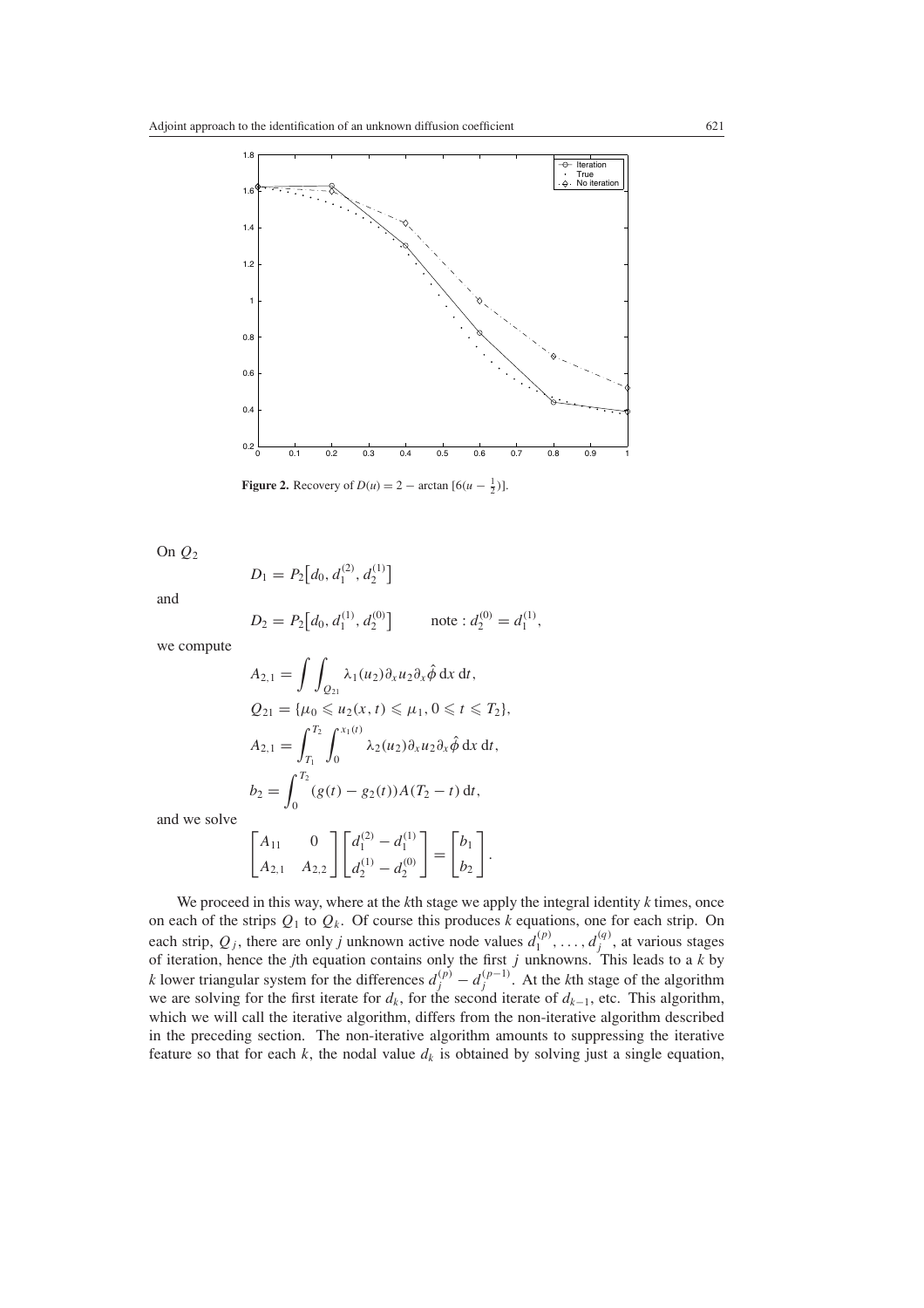<span id="page-21-0"></span> $A_{kk}(d_k - d_{k-1}) = b_k$ . Suppressing the iteration leads to cascading errors in the sequentially computed nodal values  $d_k$  as shown in figure [2.](#page-20-0) The coefficient shown in this figure

$$
D(u) = 2 - \arctan[6(u - 1/2)] \qquad 0 < u < 1,\tag{4.1}
$$

was recovered in two ways. In the first, the non-iterative algorithm was applied to the data  ${f, g}$  to produce the dashed line plot, while the iterative algorithm was applied to produce the solid line plot. The data were generated by solving the direct problem [\(2.1\)](#page-1-1) using a functional form of the coefficient [\(4.1\)](#page-21-0) on a mesh of 70 nodes with the Matlab solver ode15s. The flux,  $g(t)$ , was then computed using a difference formula. These flux data were submitted to the recovery algorithms, which both used a 40-node mesh and ode15s to compute solutions to the direct and adjoint problem. It is clear from the figure that the errors in non-iterated nodal values for  $D(u)$  accumulate as the values are sequentially determined. We point out that determining  $d_k$  we are obliged to integrate over the approximately triangular region  ${0 < x < x_k(t), T_{k-1} < t < T_k}$ . However, the algorithm must numerically approximate  $x_0(t_i)$  on the inner mesh, and this leads to a systematic overestimation of the value of  $A_{kk}$ which, in turn, leads to a correction term that is too small. The fact that  $D$  is a decreasing function of *u*, as given in equation [\(4.1\)](#page-21-0), leads to a negative  $\Delta g(t)$  and a negative correction,  $b_k/A_{kk}$ . This is evident in the dashed-line plot of figure [2.](#page-20-0) The fact that  $A_{kk}$  is too large causes the negative correction to be too small so that the graph of the computed polygonal function lies above the graph of the true coefficient. Since the integrals for  $A_{kk}$  and  $b_k$  involve only the interval  $[T_{k-1}, T_k]$ , each identified value,  $d_k$ , can do nothing to diminish errors in previously identified values, hence the identification error accumulates.

This suggests that iteration might prove useful. The solid line plot in figure [2](#page-20-0) shows the result of identifying the coefficient [4.1\)](#page-21-0) but now iterating as follows. We use the identity [\(2.7\)](#page-5-2) on  $Q_1$  together with the known value,  $d_0$ , to identify  $d_1^{(1)}$ . Here the known value,  $d_0$ , is used to compute  $u_2(x, t)$ ,  $g_2(t)$  and  $\hat{\phi}(x, t)$ . Next we use the identity [\(2.7\)](#page-5-2) on  $Q_1$  and  $Q_2$  together with known values,  $d_0$ ,  $d_1^{(1)}$  to identify  $d_1^{(2)}$  and  $d_2^{(1)}$ . In the next step, we use the identity [\(2.7\)](#page-5-2) on  $Q_1$ ,  $Q_2$  and  $Q_3$  together with known values,  $d_0$ ,  $d_1^{(2)}$  and  $d_2^{(1)}$  to identify  $d_1^{(3)}$ ,  $d_2^{(2)}$  and *d*<sup>(1)</sup></sub>. At each stage, the known nodal values are used to compute  $u_2(x, t)$ ,  $g_2(t)$  and  $\hat{\phi}(x, t)$ . Continuing in this way, we eventually obtain  $d_M^{(1)}, d_{M-1}^{(2)}, \ldots, d_1^{(M)}$ . It is evident from the solid line plot in figure [2](#page-20-0) that as a result of the iteration, the errors no longer exhibit the cumulative character seen in the dashed line plot, where iteration was not applied.

<span id="page-21-1"></span>Here the coefficient

$$
D(u) = 1 + \frac{1}{2}\sin(2\pi u) \qquad 0 < u < 1,\tag{4.2}
$$

was used to generate flux data as in the previous example, although here the Matlab solver ode23s was used. These data were passed to the iterative recovery algorithm, the results of which are plotted in figure [3.](#page-22-0)

The qualitative agreement between the computed and true coefficient appears reasonable in this figure. Note that the approximation initially lies above the plot of the true coefficient [\(4.2\)](#page-21-1) in regions where *D* is increasing, which is in agreement with the analysis of the previous experiment. The value at the last node is not iterated in this scheme, and is visibly less accurate than the computed values on other nodes.

Figure 4 displays the effect of refining the outer mesh by increasing *M*, the number of nodes, in order to identify the coefficient

$$
D(u) = 1 + u \qquad 0 < u < 1.
$$

The results for  $M = 2$ , 5 and 9 are shown in addition to a plot of the  $L^2$ -error versus M. This last display shows the error decreasing with increasing *M* up to about  $M = 5$ , at which point the error again begins to increase. This result is in qualitative agreement with [\(3.7\)](#page-19-0).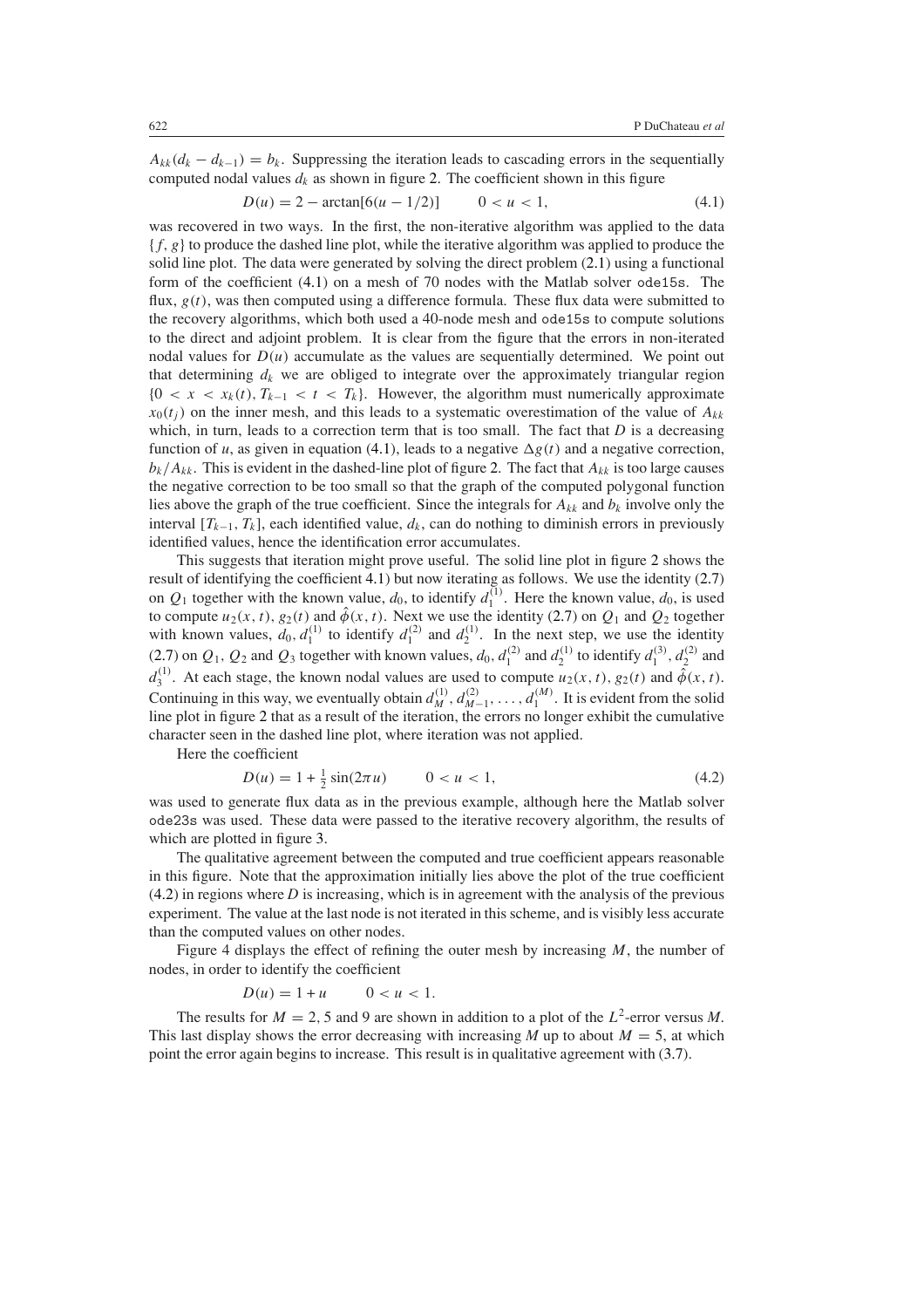

**Figure 3.** Iterative recovery of  $D(u) = 1 + \frac{1}{2} \sin(2\pi u)$ .

<span id="page-22-0"></span>

Figure 4. Recovery using 2, 5 and 9 degrees of freedom.

Figure [5](#page-23-0) represents coefficient recovery in which the data contained induced error. A relative uniform random error of 10% was induced in the flux data, and the iterative algorithm was applied. The flux data used for recovery is plotted in figure [6.](#page-23-1) The recovered coefficient,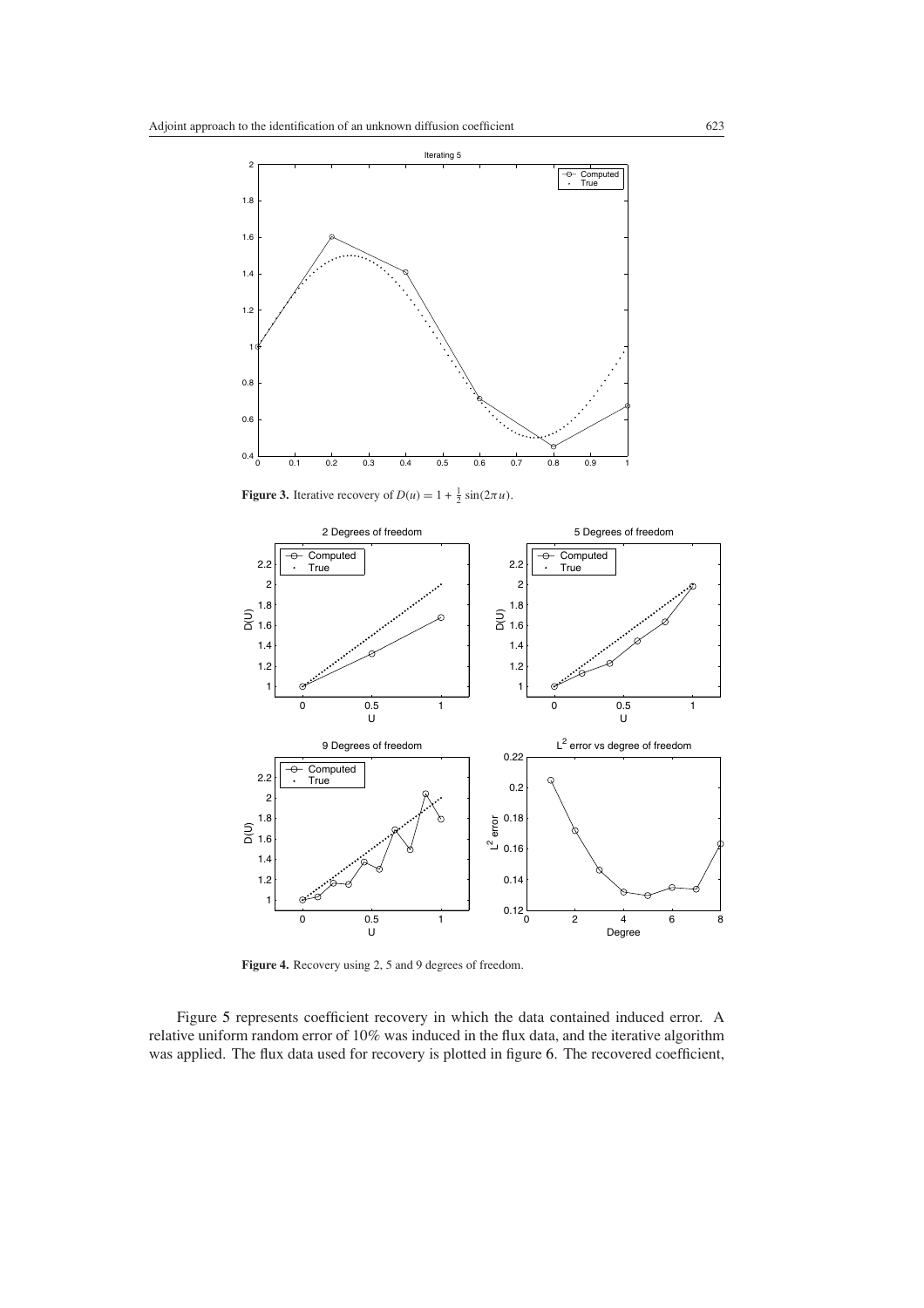

**Figure 5.** Recovery with noisy flux data.

<span id="page-23-0"></span>

**Figure 6.** Noisy flux (*G*) data.

<span id="page-23-1"></span>plotted in figure [5,](#page-23-0) appears to capture the general structure of the true coefficient. No preprocessing was applied to these data, which was possible since the error had mean zero. The integration of the *g* data in [\(3.3\)](#page-9-0) allows much of this error to cancel.

# **5. Conclusions**

The integral identities [\(2.7\)](#page-5-2) and [\(2.9\)](#page-6-0) are equations providing explicit representations for the input-to-output mappings associated with the inverse problem of identifying an unknown diffusion coefficient from overspecified data measured on the boundary. These equations provide a means for proving that the input output maps are continuous, injective and strictly monotone. Such information is not so readily obtained from an output least-squares approach